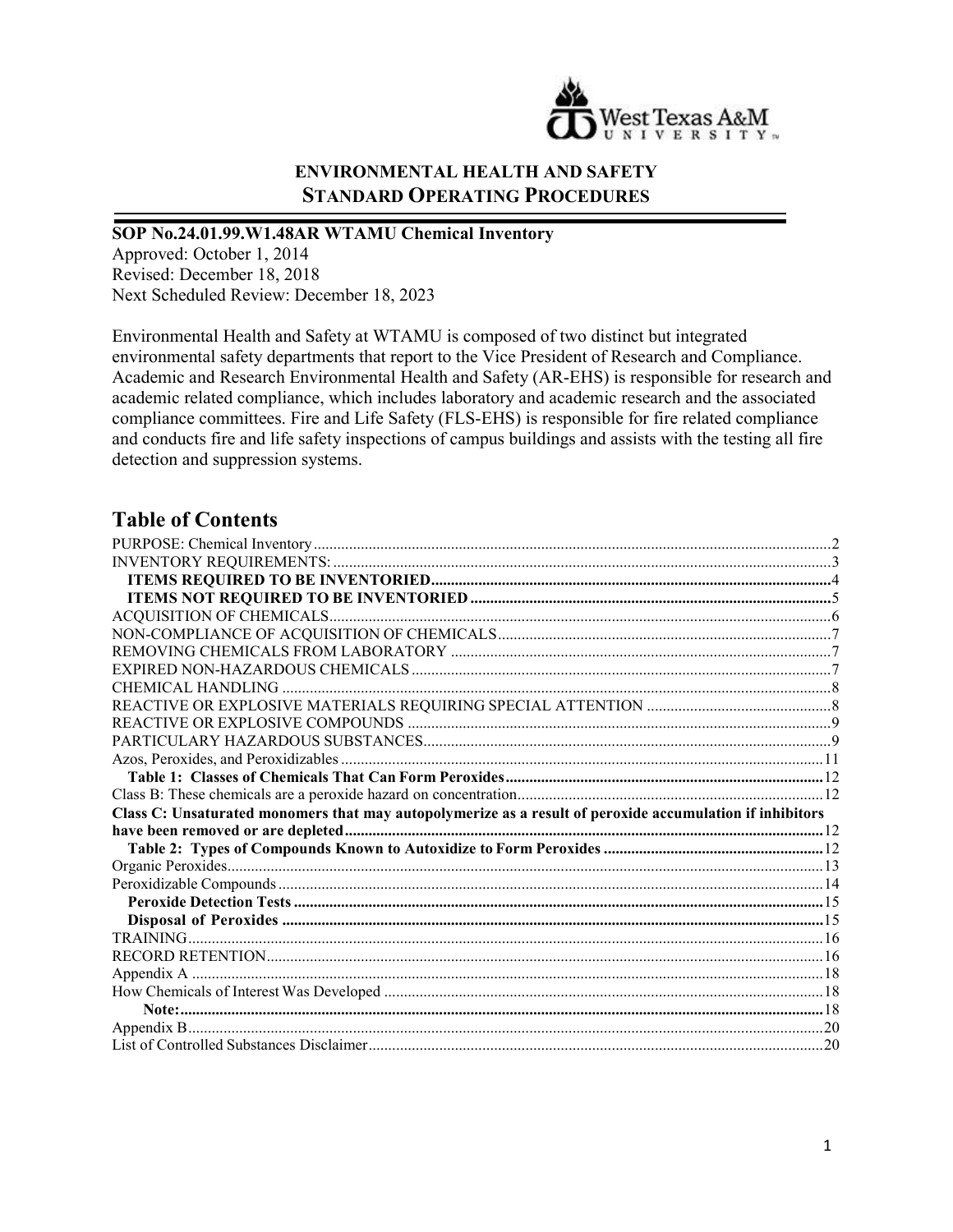| HHS AND USDA SELECT AGENTS AND TOXINS 7 CFR Part 331, 9 CFR Part 121, and 42 CFR Part |  |
|---------------------------------------------------------------------------------------|--|
|                                                                                       |  |
|                                                                                       |  |
|                                                                                       |  |
|                                                                                       |  |
|                                                                                       |  |

# <span id="page-1-0"></span>**PURPOSE: Chemical Inventory**

In order to comply with numerous regulatory requirements, including the Hazard Communication Regulation – CFR 1910.1200 (Haz Com), West Texas A & M University (WTAMU) produces an annual chemical inventory identifying the location (building and room) and quantity of all institutional research hazardous materials. An on-line inventory software system, BioRaft *ChemTracker*, is used to support chemical tracking in the fulfillment of all regulatory requirements. Hazard Communication Regulation – CFR 1910.1200 (HazCom) was created to ensure that the hazards of chemicals produced or imported are evaluated, and that appropriate hazard information is transmitted to employers and employees. Other chemical regulations and guidelines, that require chemical reporting and inventory include:

- Environmental Protection Agency (EPA) Emergency Planning and Community Rightto-Know Act (EPCRA) hazardous chemical storage reporting
- Department of Homeland Security (DHS) Chemicals of Interest (COI)
- Centers for Disease Control and Prevention (CDC) Select agents and toxins
- Drug Enforcement Agency (DEA) and Bureau of Narcotics and Dangerous Drugs  $(BNDD)$  – Controlled Substances and List I & II regulated chemicals
- International Building Code Flammable material and other storage limits
- Local Fire Department Requirements Flammable material storage limits
- Veterans Administration (VA) mandated inventory reconciliation every 6 months for VA funded researchers

A system for maintaining an accurate inventory of laboratory or facility chemicals is essential for compliance with local and state regulations and any building codes that apply. Additionally, performing annual chemical inventory updates does the following:

- ensures that chemicals are stored according to compatibility tables,
- eliminates unneeded or outdated chemicals,
	- increases ability to locate and share chemicals in emergency situations,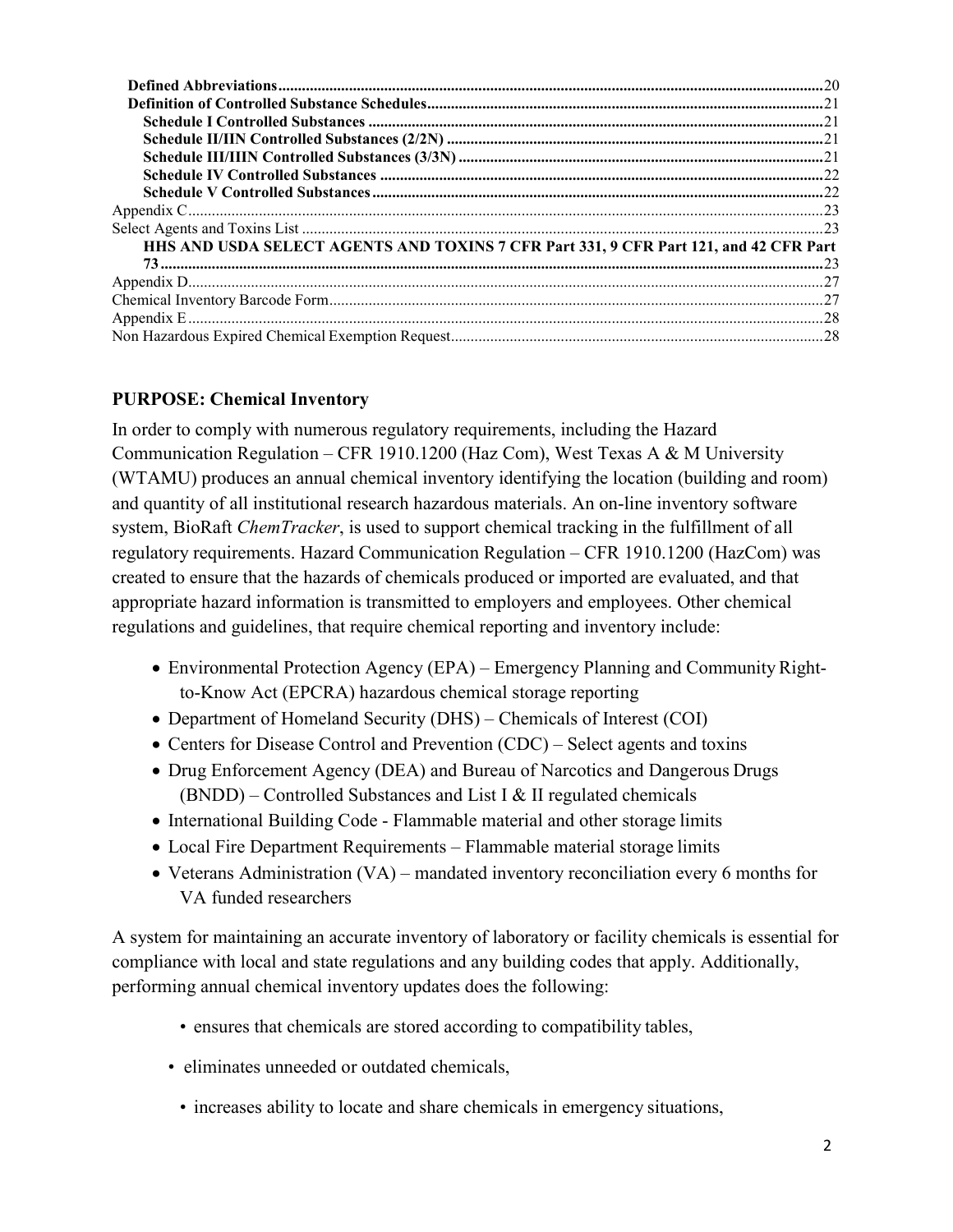- updates the hazard warning signage on the laboratory door,
- promotes more efficient use of laboratory space,
- checks expiration dates of peroxide formers,
- ensures integrity of shelving and storage cabinets,
	- encourages laboratory supervisors to make "executive decisions" about discarding dusty bottles of chemicals,
	- repairs/replaces torn or missing labels and broken caps on bottles,
	- ensures compliance with all federal, state, and local record-keeping regulations,
	- promotes good relations and a sense of trust with the community and the emergency responders,
	- reduces the risk of exposure to hazardous materials and ensures a clean and healthful laboratory environment,
	- may reduce costs by making staff aware of chemicals available within the organization.

Every laboratory should maintain an up-to-date chemical inventory in their SDS binder. Environmental Health and Safety (EHS) will deliver an up-to–date inventory listing after a laboratory inventory has been completed. A physical chemical inventory should be performed at least annually, or as requested by the Principal Investigator of the laboratory (PI), Department Head, Dean, or Vice President for Research and Compliance.

#### <span id="page-2-0"></span>**INVENTORY REQUIREMENTS:**

Each research laboratory or facility at WTAMU will work in conjunction with EHS and the PI/subject matter expert to inventory all items listed in the "items required to be inventoried" below.

All hazardous and non-hazardous chemicals must be procured through the EHS Office (See SOP No. [24.01.01.W1.31AR WTAMU Chemical Procurement Procedure\)](http://www.wtamu.edu/environmental_safety/faculty-sop.aspx#0035). Upon receipt of the chemical, EHS will enter the chemicals into BioRaft ChemTracker according to the designated laboratory or facility. The chemical will then be delivered to the appropriate laboratory or facility and the associated SDS added to the SDS laboratory binder.

On an annual basis, EHS verifies that the items in BioRaft ChemTracker match what is currently found in the lab and other storage areas, such as: common areas, refrigerators/cold rooms, and freezers. However, there are other materials which are highly regulated and may require more frequent inventory updates. These materials are items of interest to federal and local agencies, such as Department of Homeland Security (See DHS Chemicals of Interest List (Appendix A), Centers for Disease Control and Prevention, Local Fire Department, etc. and are more controlled to prevent the following: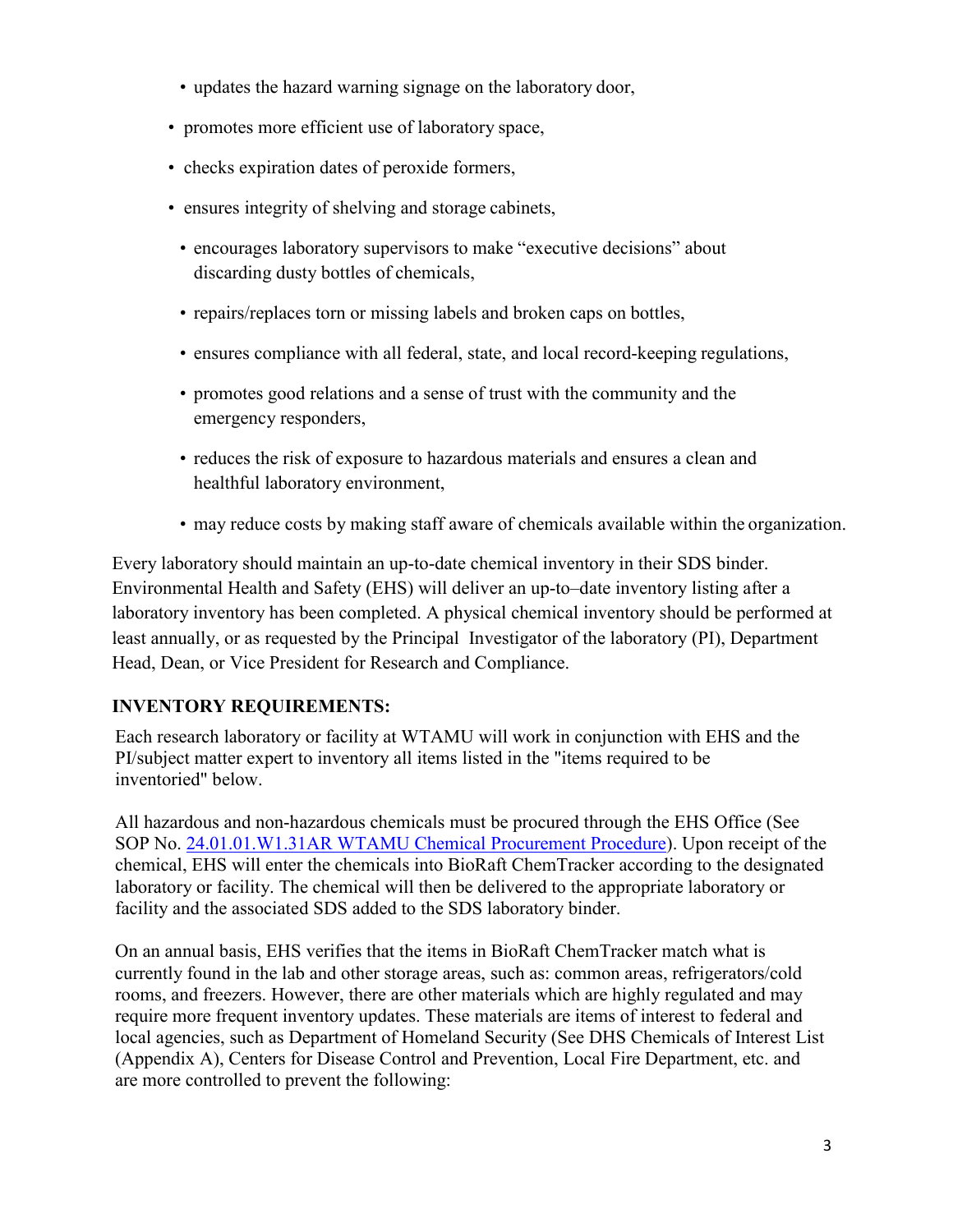- Release: quantities of toxic, flammable, or explosive chemicals that have the potential to create significant adverse consequences for human life or health if intentionally or unintentionally released, detonated, or involved in a fire.
- Theft or diversion: materials that have the potential, if stolen or diverted, to be abused or used as weapons, which can ultimately lead to significant adverse consequences for human life or health.
- Sabotage or contamination: chemicals that, if mixed with other readily available materials, have the potential to create significant adverse consequences for human health or life.

# <span id="page-3-0"></span>**ITEMS REQUIRED TO BE INVENTORIED**

Any, but not limited to, chemical containers that have a manufacture's label which denotes physical or health hazards, or whose SDS denotes hazards, are to be included in the inventory. In general, laboratory chemicals (hazardous & non-hazardous) and reagents are inventoried even if the hazard is considered low. Chemicals received from chemical manufacturers such as Sigma-Aldrich, Fluka, Alfa Aesar, Fisher Scientific, Mallinckrodt Baker, Acros, Bio-Rad, Qiagen, Invitrogen, etc., will be included in the lab inventory. The list below provides some examples of common materials that need to be inventoried.

- DHS Chemicals of Interest<sup>\*</sup> (Appendix A or [https://www.dhs.gov/xlibrary/assets/chemsec\\_appendixa](https://www.dhs.gov/xlibrary/assets/chemsec_appendixa-chemicalofinterestlist.pdf)[chemicalofinterestlist.pdf\)](https://www.dhs.gov/xlibrary/assets/chemsec_appendixa-chemicalofinterestlist.pdf)
- DEA scheduled materials, to include those materials acquired from the Division of Comparative Medicine (DCM)\* (Appendix B or [http://www.deadiversion.usdoj.gov/schedules/index.html\)](http://www.deadiversion.usdoj.gov/schedules/index.html)
- Select agents that are classified as biological toxins<sup>\*</sup>
- All flammable solvents<sup>\*</sup>, to include primary  $\&$  secondary chemical containers that are brought into the lab from another location (e.g.)
- 10 gallon carboy of ethanol that is filled from a primary 55 gallon drum and brought into the laboratory.Materials that are transferred or inherited from another lab
- All organic solvents, including liquid scintillation counting cocktail
- Other research drugs and therapeutics
- All chemicals/reagents regardless of hazard class, laboratory personnel will need to adjust the levels of non-hazardous chemicals/reagents to reflect the amount commonly stored in the room)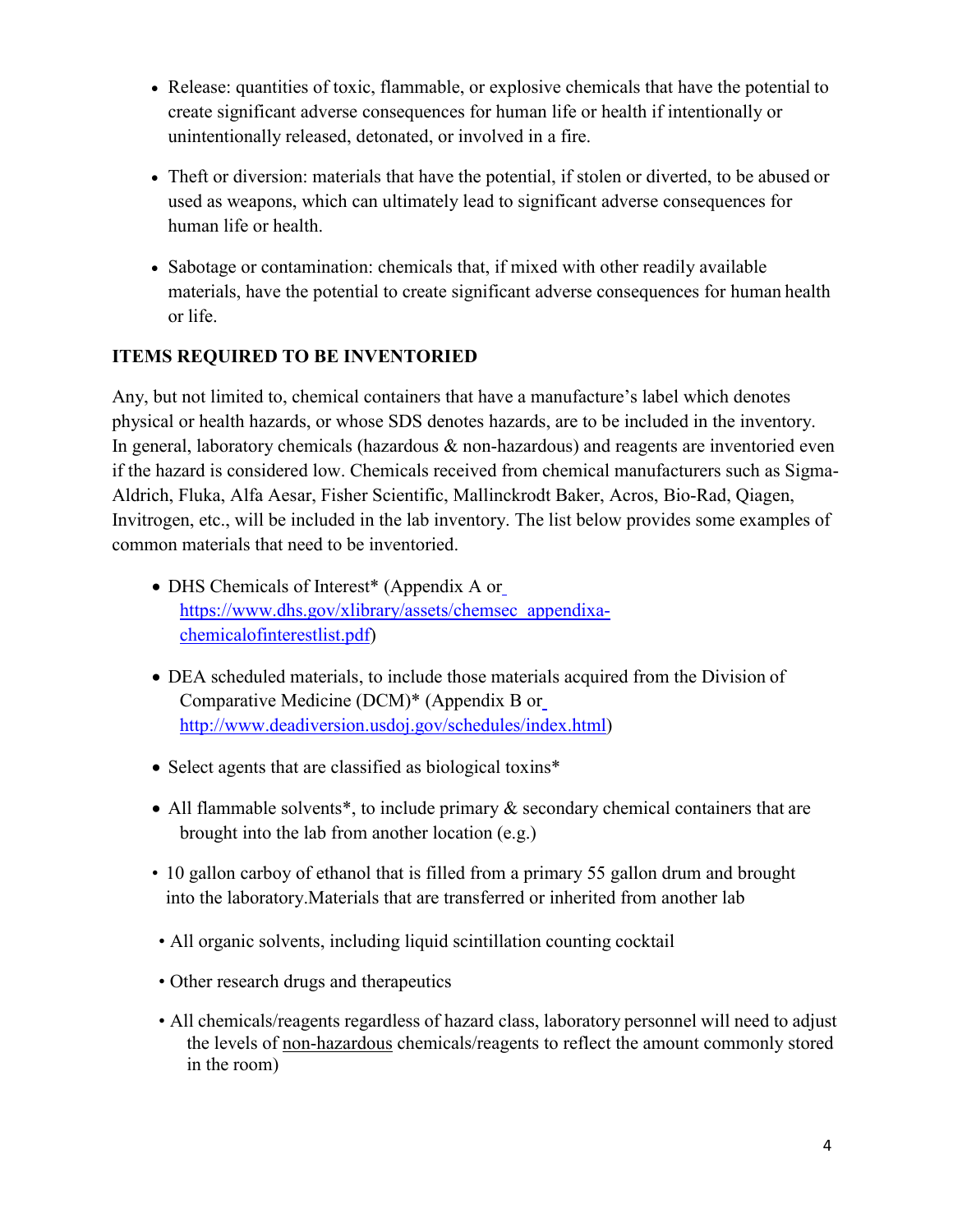Shock sensitive and potentially explosive mixtures produced by the lab must be inventoried (e.g. Bouin's stain made from saturated picric acid solution or serial dilution of ether mixtures).

For further guidance in peroxide forming materials and shock sensitive materials, see the sections of this standard operating procedure listed below.

1) Reactive or explosive materials requiring special attention (Page 10)

2) Guidelines for Safe Handling and Disposal of Peroxide Forming (Page 10)

- Lecture cylinders, small compressed gas cylinders or small propane cylinders
- Corrosive cleaning agents (e.g. strong base/acid solutions, RNASE away,Chromerge, etc.)
- Materials used for maintenance, repair, or cleaning (e.g. bleach, mineral spirits, oils, lubricants and greases including vacuum pump fluid)
- Photographic Chemicals
- Activated charcoal
- Chemical kits\*\*
- Dyes and stains
- Biological material (e.g.)
- plant or animal tissue, blood or blood products
- reproducing biological organisms, bacteria, viruses, fungi or yeast
- Enzymes, antibodies, proteins, peptides, nucleic acids
- Conjugated antibodies and proteins

\*\* Chemicals contained in a kit are usually not individually inventoried. They can be inventoried under the kit name.

# <span id="page-4-0"></span>**ITEMS NOT REQUIRED TO BE INVENTORIED**:

Even though some items may not be entered into the inventory, the user is still responsible to obtain a current SDS for the product. The list below provides some examples of common materials that do not need to be inventoried.

• Any secondary chemical container that is produced in the lab from a primary chemical container(s) that is already inventoried (e.g.)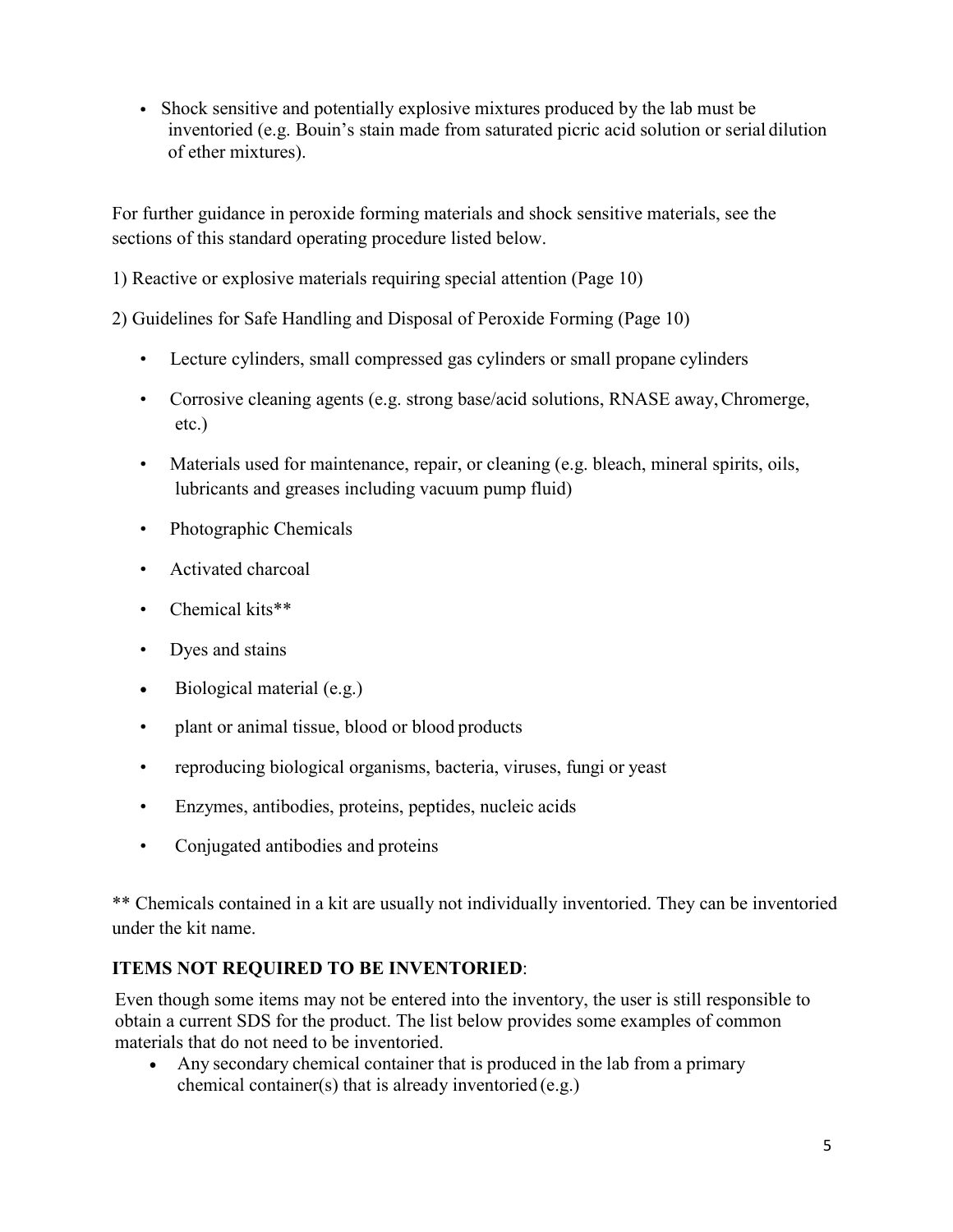- 1N NaOH that is made from a commercially available 10N NaOH solution or solid NaOH.
- Squirt bottles and spray bottle
- Conical and "Falcon" tubes with chemicals or samples in them
- Tissue culture media or other growth media
- Buffer solutions for pH probes
- Non-chemical diagnostic materials that contain a film on any surface (e.g. 96-well plate)
- Chemical spill kits
- First aid kit (may include calcium gluconate as a first aid for hydrofluoric acid burns)
- Food or food additives (unless it will be used for R&D or operational purposes)
- Office Supplies (appropriate quantities for office administrative purposes)
- Non-Hazardous metals such as foils, bars, and rods
- Test strips (pH, peroxide, water hardness, iron, phosphate, etc.)

Note: Each PI or designated person(s) will be responsible for the proper hazard determination for all mixtures that are commonly made and used in the research lab. For hazard classification guidance concerning mixtures and solutions, the Hazard Communication Standard (29 CFR 1910.1200) states that a mixture (or solution) will be considered as having the same health hazards as the components that comprise  $\geq$ 1% of the mixture ( $\geq$ 0.1% for known carcinogens in the mixture). If the PI or designated person(s) is not comfortable with making hazard determinations or is unsure about the hazard classification of a particular solution, they should consult with EHS.

# <span id="page-5-0"></span>**ACQUISITION OF CHEMICALS**

1. The purchase, transfer or use of any chemical that is not on the existing inventory for the laboratory must have prior approval from the Principal Investigator (PI) prior to purchase or use.

2. Before a hazardous material is used, information on proper handling, storage, and disposal, will be made available to those who have potential exposure by the PI or assigned laboratory personnel. A safety data sheet (SDS) formally known as a material safety data sheet (MSDS) is available for all hazardous materials purchased.

Chemical Research Laboratory Inventory at WTAMU is maintained by EHS. Please review the SOP No. [24.01.01.W1.31AR WTAMU Chemical Procurement Procedure](http://www.wtamu.edu/environmental_safety/faculty-sop.aspx#0035) The inventory is maintained by the following process:

- All hazardous and non-hazardous research chemicals are procured through EHS. Please see the Chemical Procurement Procedure at [http://www.wtamu.edu/chem-procedure](http://www.wtamu.edu/webres/File/Academics/Graduate%20School/AR-EHS/SOPs/SOPS%20with%20correct%20title/24.01.01.W1.31AR%20Chemical%20Procurement.pdf) and the online submission form at [http://www.wtamu.edu/chem-order.](http://www.wtamu.edu/chem-order) To maintain the chemical inventory, EHS should be contacted as chemicals are moved to or from laboratories or facilities. Contact EHS for assistance:  $651-2270$  or ar-ehs $@$ wtamu.edu.
- Upon arrival to campus, all hazardous and non-hazardous research chemical purchases are delivered to EHS. In addition, EHS identifies, and inventories packages containing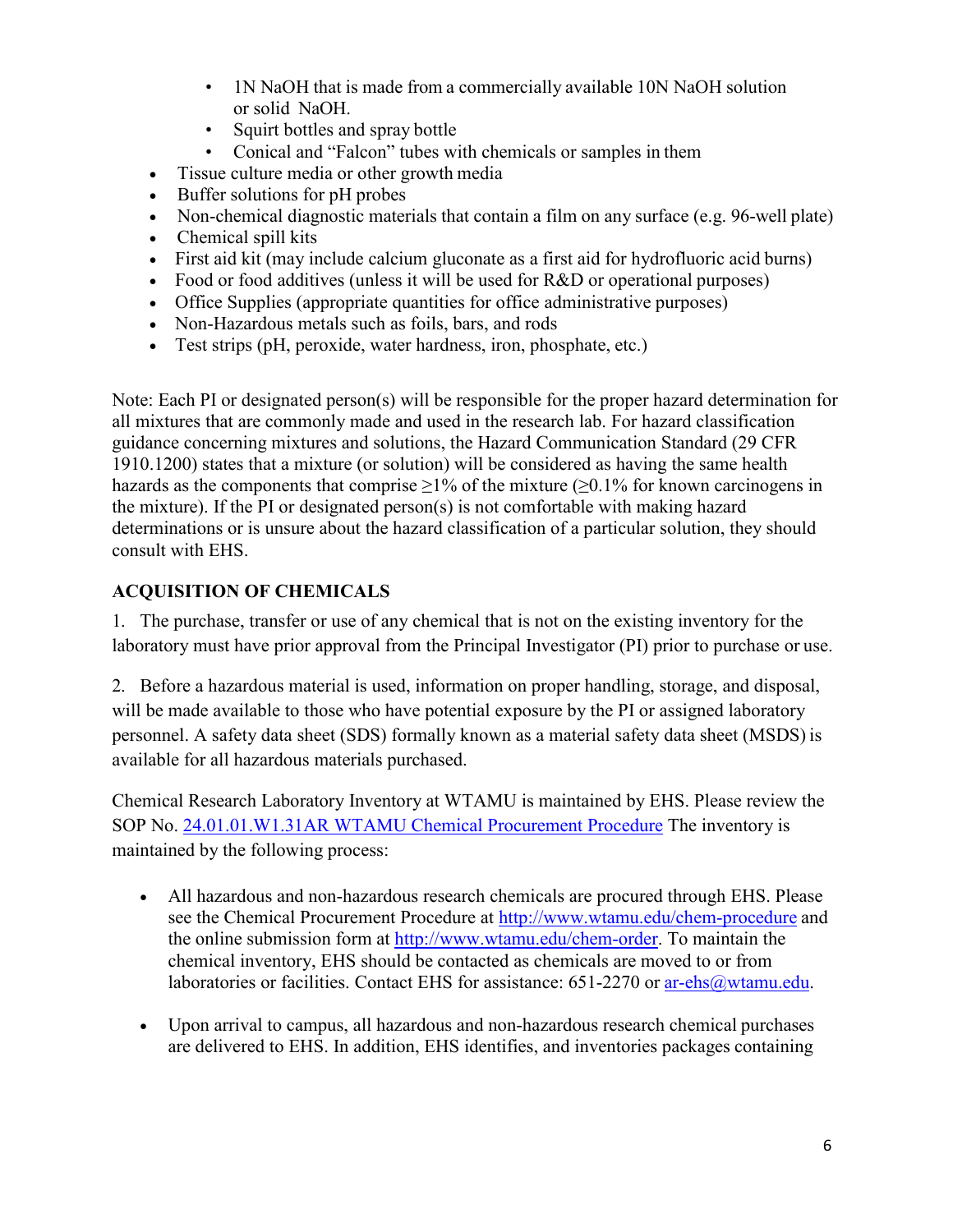research chemicals delivered to the University at Central Receiving on a daily basis.

- Upon delivery, EHS adds the associated chemical to the chemical inventory using the software product, BioRaft ChemTracker. EHS delivers the chemical to the appropriate laboratory, along with the associated SDS sheet, which EHS adds to the laboratory SDS folder.
- Annual chemical inventories of each lab are also conducted by EHS; EHS uses a barcode system to help facilitate laboratory chemical tracking. All research and teaching laboratories that use or store chemicals are included in the annual inventory. All chemicals inventoried by EHS have a unique bar code number sticker placed on the container to facilitate tracking. (For more information, see the section within this SOP on Chemical inventory handling.)
- A barcode inventory form is located in each lab to help maintain an accurate chemical inventory. Laboratory personnel can remove the chemical inventory barcode sticker from empty chemical containers and place the associated barcode sticker onto the chemical inventory barcode form -- before placing the empty container into the appropriate waste bin. Or, EHS can be contacted (ext. 2270) to pick up the empty chemical containers and will remove the item from the laboratory chemical inventory. EHS collects empty chemical containers and the barcode form on a monthly basis (see Appendix D).

# <span id="page-6-0"></span>**NON-COMPLIANCE OF ACQUISITION OF CHEMICALS**

EHS receives all chemical packages from Central Receiving. If procurement has been placed without going through EHS then EHS will contact the PI to remind them of the procedure. The reminder will also include a memo if procurement is made without following procedure then EHS will contact the PI and could request additional training through the Purchasing office. If a second occurrence happens then EHS will contact the PI, department head, dean, and Vice President of Research and Compliance and request suspension of Procard privileges for 30 days. If a third occurrence happens then EHS will request Purchasing to cancel Procard permanently.

# <span id="page-6-1"></span>**REMOVING CHEMICALS FROM LABORATORY**

EHS will conduct an annual physical chemical inspection and will work with the PI to determine if chemicals are expired, unwanted, or unused. An electronic inventory may be sent to the PI for review. EHS will work with the PI to schedule removal of expired, unwanted, or unused chemicals. If the PI seeks to keep expired, non-hazardous chemicals, the PI may fill out the nonhazardous expired chemical exemption form (see SOP section: Expired Non-Hazardous Chemicals).

#### <span id="page-6-2"></span>**EXPIRED NON-HAZARDOUS CHEMICALS**

Chemicals are classified as hazardous or non-hazardous and each type of chemical is associated with an expiration date and/or safety hazard by the chemical manufacture for one of three reasons: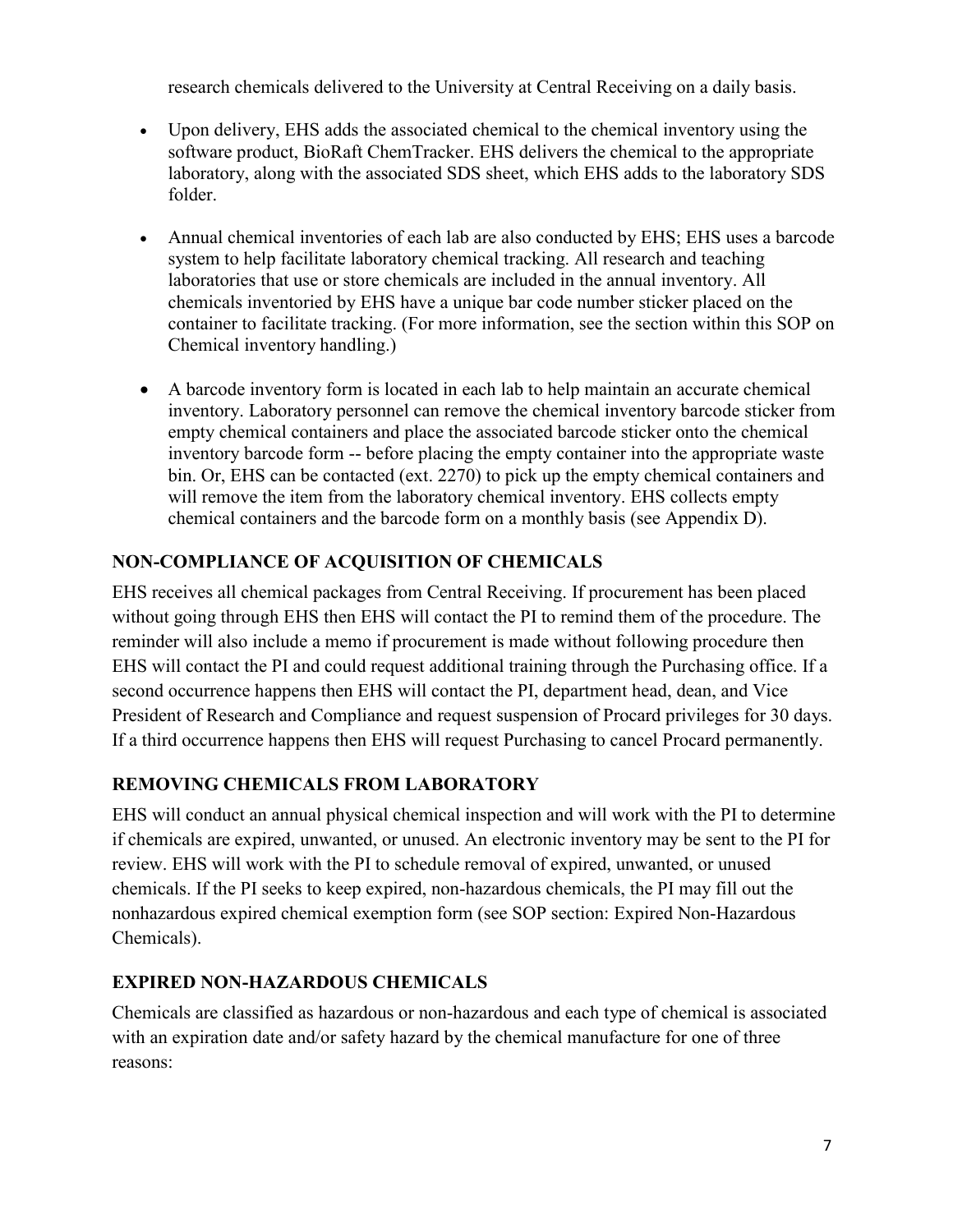a) Safety/Hazard – some chemicals, e.g., peroxide formers, become unstable with age and, thus, an expiration date is assigned by the manufacturer becomes critical to safely managing these materials in storage. Note: Expiration dates can also be assigned by the User as related to when the container was first opened as is the case for organic peroxides.

b) Quality Assurance/QA – manufacturers will assign expiration dates as a part of a QA program to ensure that the product performs as designed, i.e., "within spec's".

c) Combination – the manufacturer assigned expiration date may cover both of the above examples.

EHS understands the research and cost implications associated with chemicals and that a non hazardous chemical may be usable beyond the expiration date. To continue to use a nonhazardous chemical in a laboratory environment, the PI should complete the non-hazardous chemical expired exemption request form (Appendix E). This form is completed for each chemical and is approved by the PI, Department Head, Dean, and EHS. It is requested that the form be submitted within four weeks of the original notification to the PI. If a request is not received, EHS will follow-up with the PI and schedule a time to remove and dispose of the expired chemical.

Upon receipt of the expired nonhazardous chemical form, EHS will review the SDS to make certain the chemical complies with associated regulations and is classified in the general storage group. Upon approval, the expired, non-hazardous chemicals will not be removed from the laboratory until the date the PI has requested on the exception form.

# *IACUC Note: However, with regard to any research involving vertebrate animals, all chemicals (hazardous/non-hazardous) must be current and nonexpired.*

# <span id="page-7-0"></span>**CHEMICAL HANDLING**

Important information about handling chemicals can be found in the SDS. A comprehensive file of MSDSs/SDSs must be kept in the laboratory. Trained laboratory personnel should always: a) read and heed the label and the SDS before using a chemical for the first time, b) understand and appropriately utilize the personal protection equipment (PPE) that must be worn when handling the chemical; c) ensure that ventilation is adequate for the chemical's usage in the laboratory, and d) understand and enforce the institutional Chemical Hygiene Plan (See SOP No. 24.01.01. [W1.33AR WTAMU Chemical Hygiene Plan\)](http://www.wtamu.edu/webres/File/Academics/Graduate%20School/AR-EHS/SOPs/SOPS%20with%20correct%20title/24.01.01.W1.33AR%20Chemical%20Hygiene.pdf), and all associated safe laboratory practices, so that appropriate actions are taken in the event of a chemical spill, fire, or explosion.

# <span id="page-7-1"></span>**REACTIVE OR EXPLOSIVE MATERIALS REQUIRING SPECIAL ATTENTION**

An explosion occurs when a material undergoes a rapid reaction that results in a violent release of energy. Such reactions can happen spontaneously or be initiated and can produce pressures, gases, and fumes that are hazardous. Highly reactive and explosive materials used in the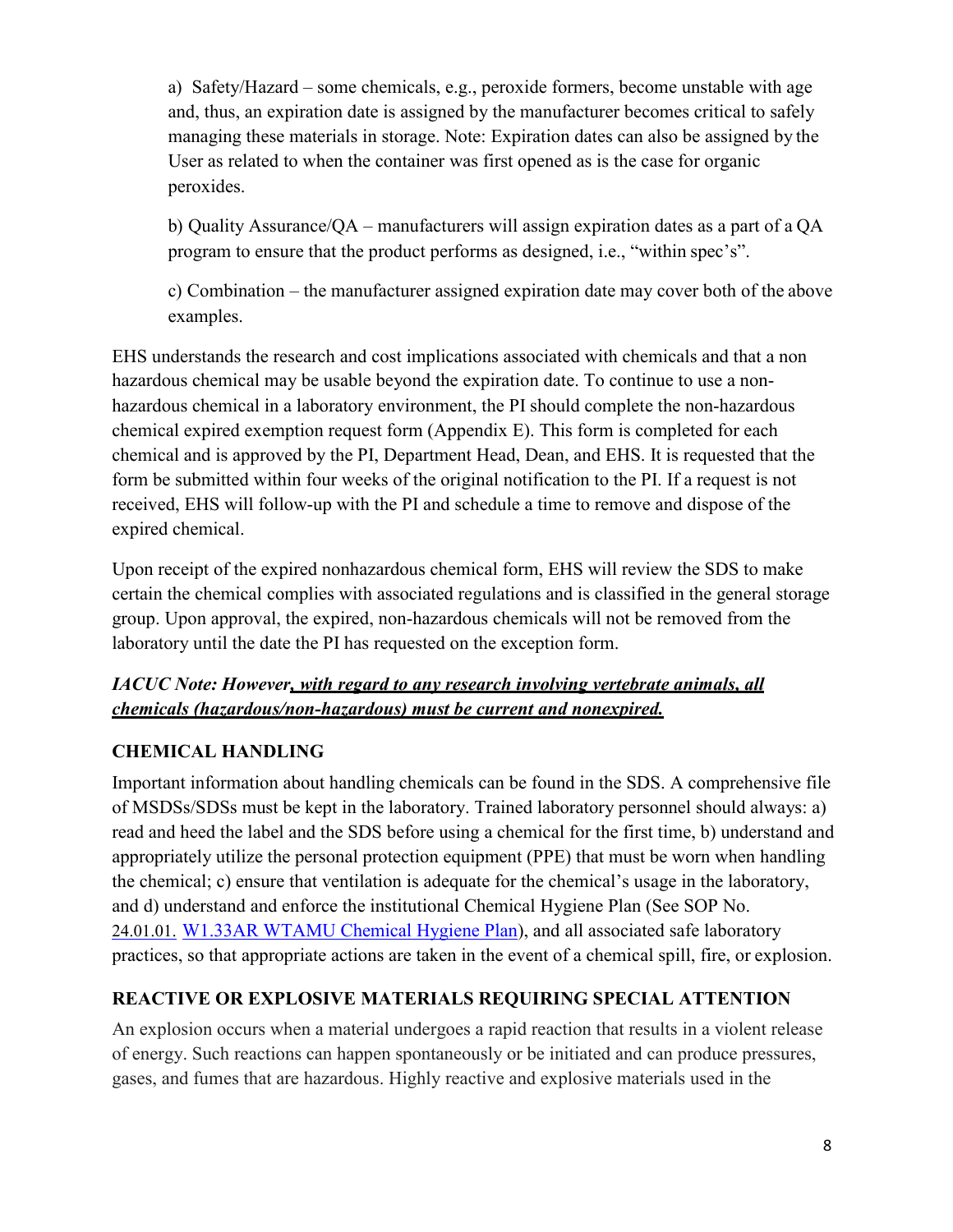laboratory require appropriate procedures. In this section of the SOP, techniques for identifying and handling potentially explosive materials are discussed.

# <span id="page-8-0"></span>**REACTIVE OR EXPLOSIVE COMPOUNDS**

Occasionally, it is necessary to handle materials that are known to be explosive or that may contain explosive impurities such as peroxides. Because mechanical shock, elevated temperature, or chemical action might result in explosion with forces that release large volumes of gases, heat, and often toxic vapors, such reactive or explosive compounds must be treated with special care.

The proper handling of highly energetic substances without injury demands attention to the most minute details. The unusual nature of work involving such substances requires special safety measures and handling techniques that must be understood thoroughly and followed by all persons involved. The practices listed in this section are a guide for use in any laboratory operation that might include explosive materials in the chemical inventory. However, additional information should be sought from the SDS.

Work with explosive (or potentially explosive) materials generally requires the use of special protective apparel (e.g., face shields, gloves, and laboratory coats) and protective devices such as explosion shields, barriers, or even enclosed barricades or an isolated room with a blowout roof or window.

# <span id="page-8-1"></span>**PARTICULARY HAZARDOUS SUBSTANCES**

A list of Particularly Hazardous Substances (PHS's) is provided to help you comply with the Hazardous Chemicals in Laboratory Standard (Code of Federal Regulations, Title 29, and Part 1910.1450). These chemicals may present extreme risk potential to laboratory workers if not handled appropriately; therefore, these substances may require additional control measures when used. It is important to note that the list should not be considered "all inclusive". Many other chemicals that are not listed may also possess extremely hazardous properties. Laboratory PI's are responsible for assessing the hazards of chemical materials that they may use or synthesize, and to take appropriate steps to implement safety controls.

# **Hazardous Chemicals in Laboratories Standard (29 CFR 1910.1450) defines** *Particularly Hazardous Substances* **(PHSs) as including the following categories of chemicals:**

Select carcinogens are those that are listed by OSHA, the International Agency for Research on Cancer (IARC), or the National Toxicology Program (NTP) as known or suspected human carcinogens. Complete lists of these compounds can be found at:

- The OSHA website
- The National Toxicology Program Annual Report on Human Carcinogens
- The International Agency for Research on Cancer Monographs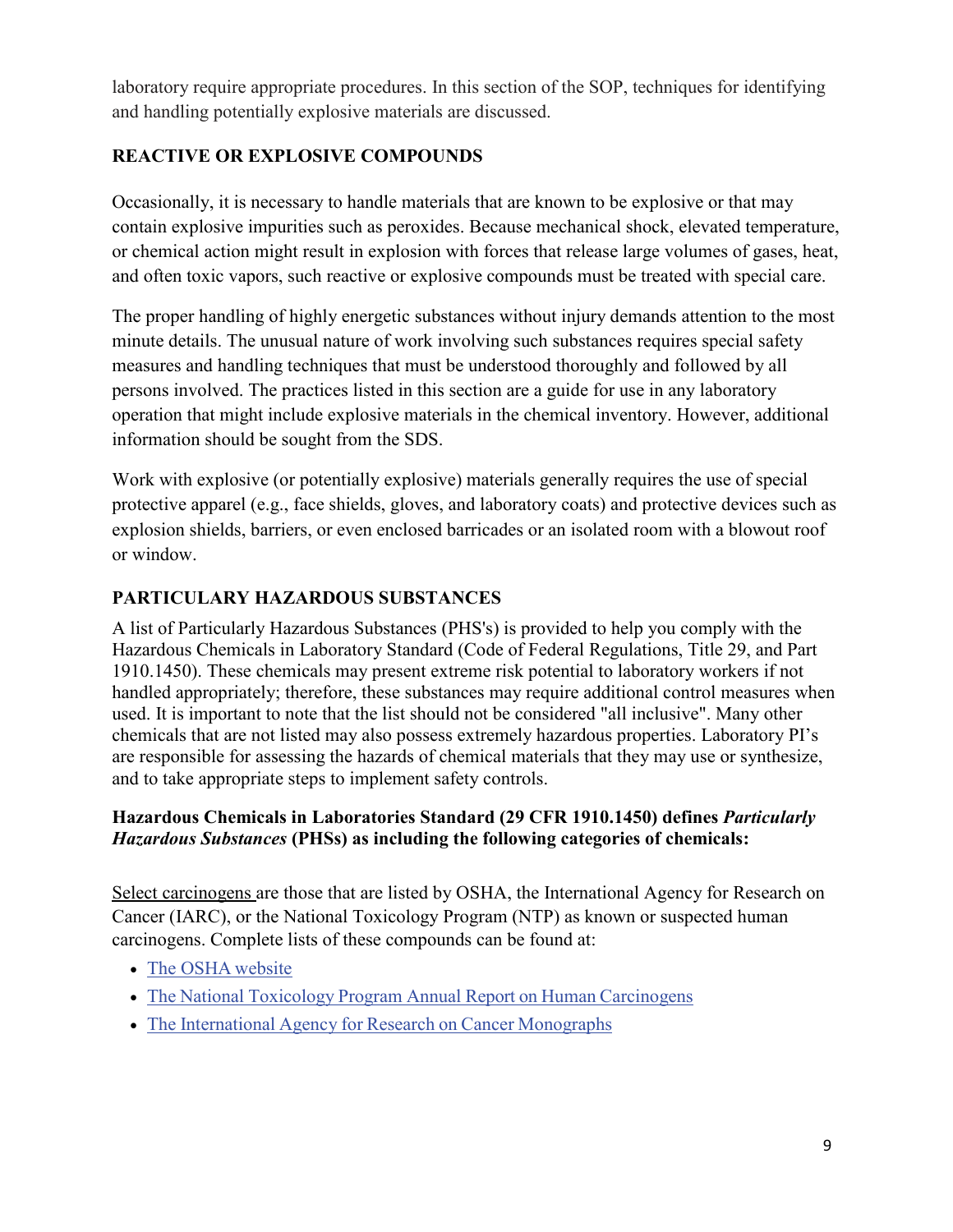Reproductive toxins are chemicals that may adversely affect male and female reproductive health and/or the developing fetus. Resources for information about reproductive toxins (Repro Tox, Repro Text, Teris, etc.) can be found through Micromedex.

Chemicals having high acute toxicity are those that have oral, inhalation, or dermal LD50 and LC50 values below specified thresholds (see below) listed in the OSHA Hazard Communication Standard (29 CFR 1910.1200). Oral exposures are not considered a high risk in labs so chemicals toxic only by the oral route are not included on the PHS list. The toxicity thresholds are as follows:

- Dermal LD50 (albino rabbits)  $\leq$  200 mg/kg
- Inhalation LC50 (albino rats)  $\leq$  200 ppm vapor or gas or  $\leq$ 2 mg/l dust or fume

Reactive chemicals include explosives, flammable solids, peroxide formers, oxidizers, and compounds that are reactive with air or water.

#### **STORAGE GROUPS**

To lessen risk of exposure to hazardous chemicals, trained laboratory personnel should separate and store all chemicals according to hazard category and compatibility. In the event of an accident involving a broken container or a chemical spill, incompatible chemicals that are stored in close proximity can mix to produce fires, hazardous fumes, and explosions. Laboratory personnel should read the SDS and heed the precautions regarding the storage requirements of the chemicals in the laboratory. A detailed chemical compatibility table is Appendix F.

To avoid accidents, all chemical containers must be properly labeled with the full chemical name, not abbreviations, using a permanent marker. All transfer vessels should have the following label information:

- $\Box$  chemical name,
- $\Box$  hazard warnings,
- $\Box$  name of manufacturer,
- □ name of researcher in charge, and
- $\Box$  date of transfer to the vessel.

Incoming chemical shipments should be dated promptly upon receipt and chemical stock should be rotated to ensure use of older chemicals. It is good practice to date peroxide formers upon receipt and date again when the container is opened so that the user can dispose of the material according to the recommendations on the SDS. Peroxide formers should be stored away from heat and light in sealed airtight containers with tight fitting, nonmetal lids. Test regularly for peroxides and discard the material prior to the expiration date.

When storing chemicals on open shelves, always use sturdy shelves that are secured to the wall and contain  $\frac{3}{4}$ -in. lips. Please also comply with the following:

- $\Box$  Do not store liquid chemicals higher than 5 ft. on open shelves.
- $\Box$  Do not store chemicals within 18 in. of sprinkler heads in the laboratory.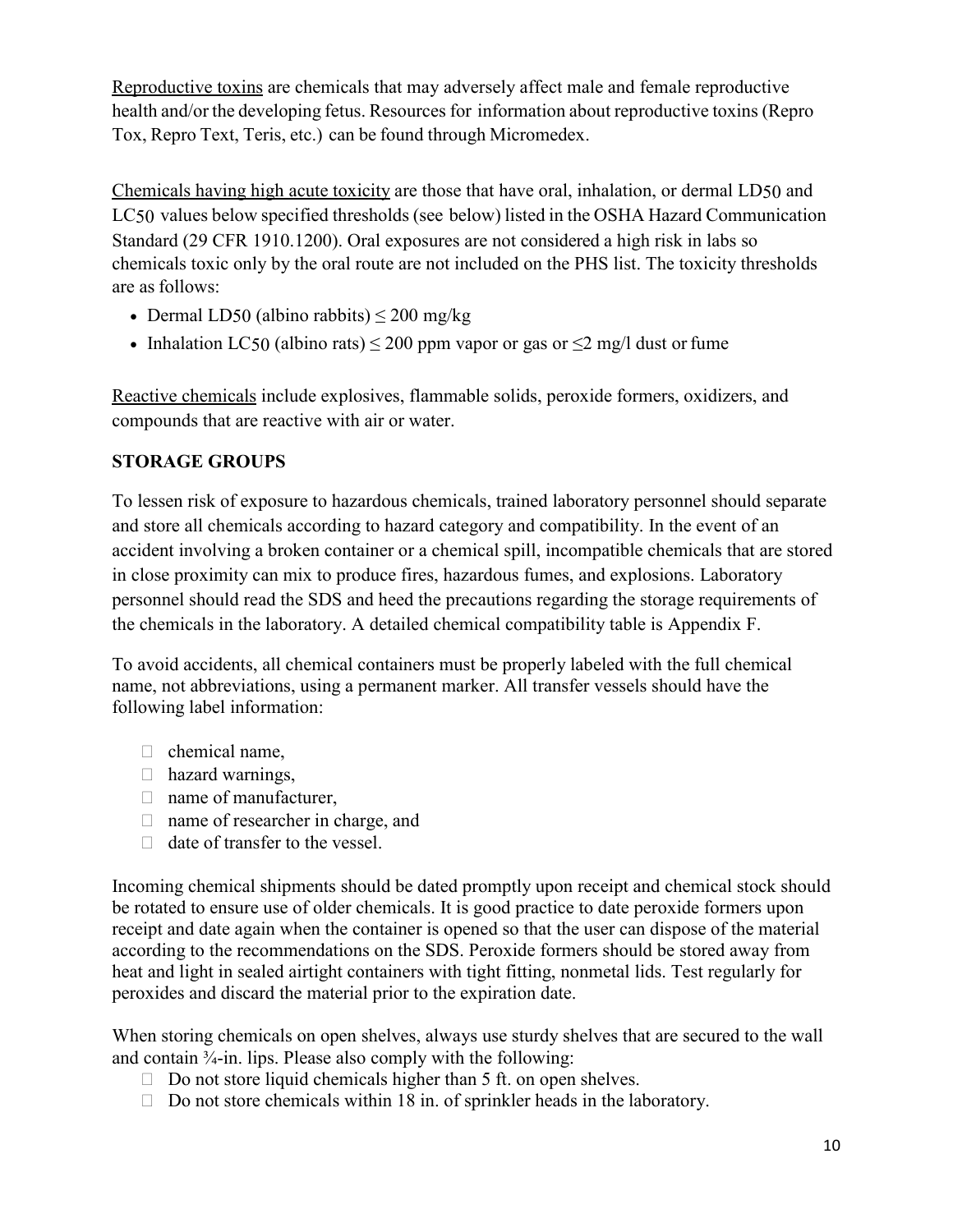- $\Box$  Do not store chemicals in the laboratory chemical hood, on the floor, in the aisles, in hallways, in areas of egress, or on the benchtop.
- $\Box$  Store chemicals away from heat and direct sunlight.

Secondary containment devices (i.e., chemical-resistant trays) may be utilized where appropriate.

Only laboratory-grade explosion-proof refrigerators and freezers should be used to store properly sealed and labeled chemicals that require cool storage in the laboratory. Laboratory personnel should periodically clean and defrost refrigerators and freezers to ensure maximum efficiency. Domestic refrigerators and freezers should not be used to store chemicals; they possess ignition sources and can cause dangerous and costly laboratory fires and explosions. Do not store food or beverages in the laboratory refrigerator.

#### <span id="page-10-0"></span>**Azos, Peroxides, and Peroxidizables**

Organic azo compounds and peroxides are common reagents that often are used as free radical sources and oxidants. They are generally low-power explosives that are sensitive to shock, sparks, or other accidental ignition. They are far more shock sensitive than most primary explosives such as TNT. Inventories of these chemicals should be limited and subject to routine inspection. Many require refrigerated storage. Liquids or solutions of these compounds should not be cooled to the point at which the material freezes or crystallizes from solution, however, because this significantly increases the risk of explosion. Refrigerators and freezers storing such compounds should have a backup power supply in the event of electricity loss. Users should be familiar with the hazards of these materials and trained in their proper handling.

Certain common laboratory chemicals form peroxides on exposure to oxygen in air (see Tables below: Classes of Chemicals). Over time, some chemicals continue to build peroxides to potentially dangerous levels, whereas others accumulate a relatively low equilibrium concentration of peroxide, which becomes dangerous only after being concentrated by evaporation or distillation. (See SOP section below: Organic Peroxides.)

The peroxide becomes concentrated because it is less volatile than the parent chemical. A related class of compounds includes inhibitor-free monomers prone to free radical polymerization that on exposure to air can form peroxides or other free radical sources capable of initiating violent polymerization. Note that care must be taken when storing and using these monomers most of the inhibitors used to stabilize these compounds require the presence of oxygen to function properly, as described below. Always refer to the SDS and supplier instructions for proper use and storage of polymerizable monomers.

Essentially all compounds containing C—H bonds pose the risk of peroxide formation if contaminated with various radical initiators, photosensitizers, or catalysts. For instance, secondary alcohols such as isopropanol form peroxides when exposed to normal fluorescent lighting and contaminated with photosensitizers, such as benzophenone. Acetaldehyde, under normal conditions, autoxidizes to form acetic acid. Although this autoxidation proceeds through a peroxy acid intermediate, the steady-state concentrations of that intermediate are extremely low and pose no hazard. However, in the presence of catalysts  $(Co^{2+})$  and under the proper conditions of ultraviolet light, temperature, and oxygen concentration, high concentrations of an explosive peroxide can be formed. The chemicals described in the Tables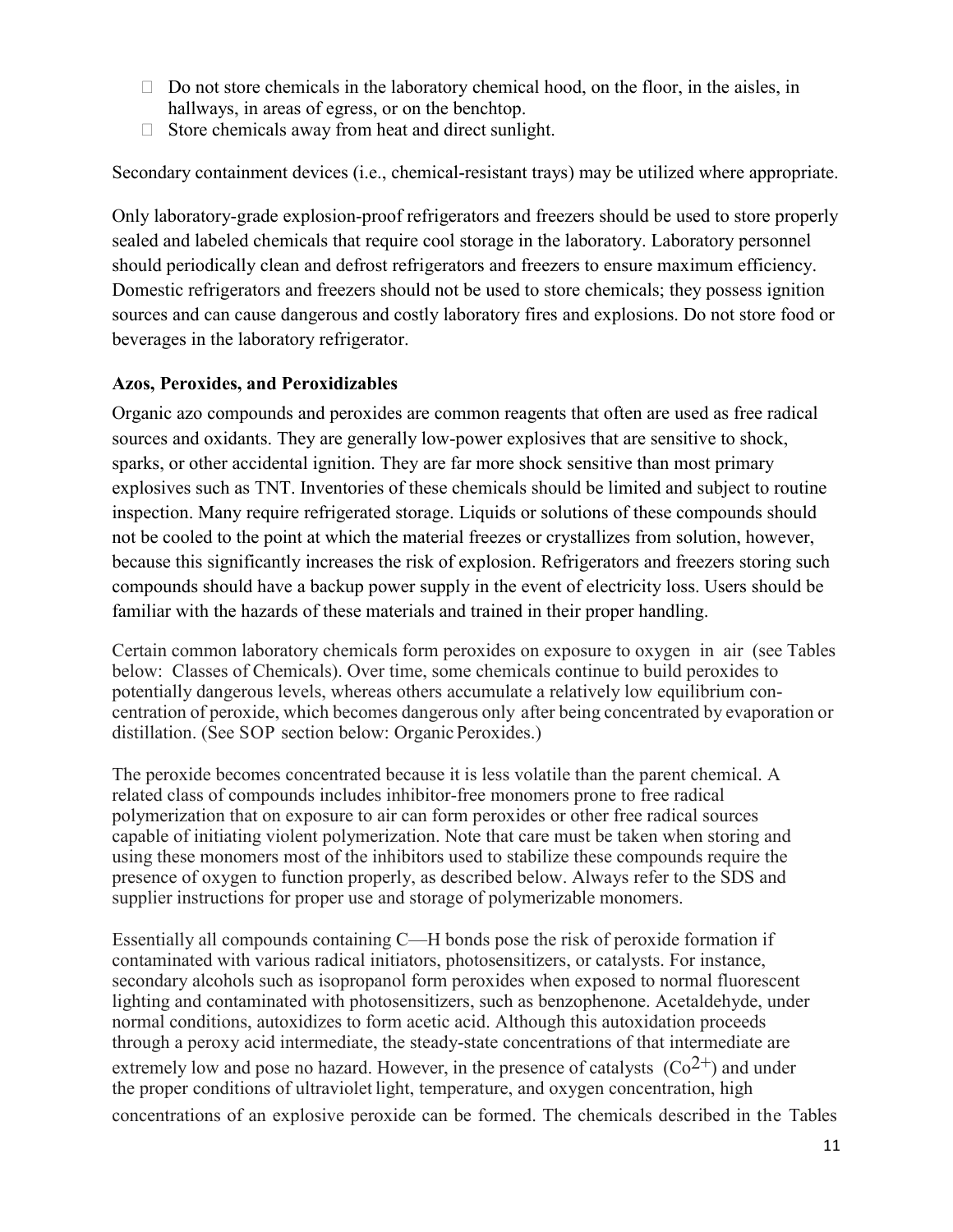below represent only those materials that form peroxides in the absence of such contaminants or otherwise atypical circumstances.

Although not a requirement, it is prudent to discard old samples of organic compounds of unknown origin or history, or those prone to peroxidation if contaminated; secondary alcohols are a specific example.

#### **Table 1: Classes of Chemicals That Can Form Peroxides**

#### <span id="page-11-0"></span>**Class A: Chemicals that form explosive levels of peroxides without concentration**

<span id="page-11-1"></span>Isopropyl ether Butadiene Chlorobutadiene (chloroprene) Potassium amide Potassium metal Sodium amide (sodamide)

Tetrafluoroethylene Divinyl acetylene Vinylidene chloride

#### **Class B: These chemicals are a peroxide hazard on concentration (distillation/evaporation). A test for peroxide should be performed if concentration is intended or suspected.**

Acetal Cumene Cyclohexene **Cyclooctene** Cyclopentene Diaacetylene Dicyclopentadiene Diethylene glycol dimethyl ether (diglyme) Diethyl ether

Dioxane (*p*-dioxane) Ethylene glycol dimethyl ether (glyme) Furan Methyl acetylene Methyl cyclopentane Methyl-isobutyl ketone<br>Tetrahydrofuran Tetrahydrofurån<br>Tetrahydronaphthalene Vinyl ethers

#### **Class C: Unsaturated monomers that may autopolymerize as a result of peroxide accumulation if inhibitors have been removed or are depleted**

<span id="page-11-2"></span>Acrylic acid Butadiene Chlorotrifluoroethylene Ethyl acrylate Methyl methacrylate

Styrene Vinyl acetate Vinyl chloride Vinyl pyridine

<span id="page-11-3"></span>\*These lists are illustrative, not comprehensive. SOURCES: Jackson et al. (1970) and Kelly (1996).

#### **Table 2: Types of Compounds Known to Autoxidize to Form Peroxides**

- Ethers containing primary and secondary alkyl groups (never distill an ether before it
- has been shown to be free of peroxide) Compounds containing benzylic hydrogens
- Compounds containing allylic hydrogens (C=C—CH) containing a tertiary C—H group (e.g., decalin and 2,5-dimethylhexane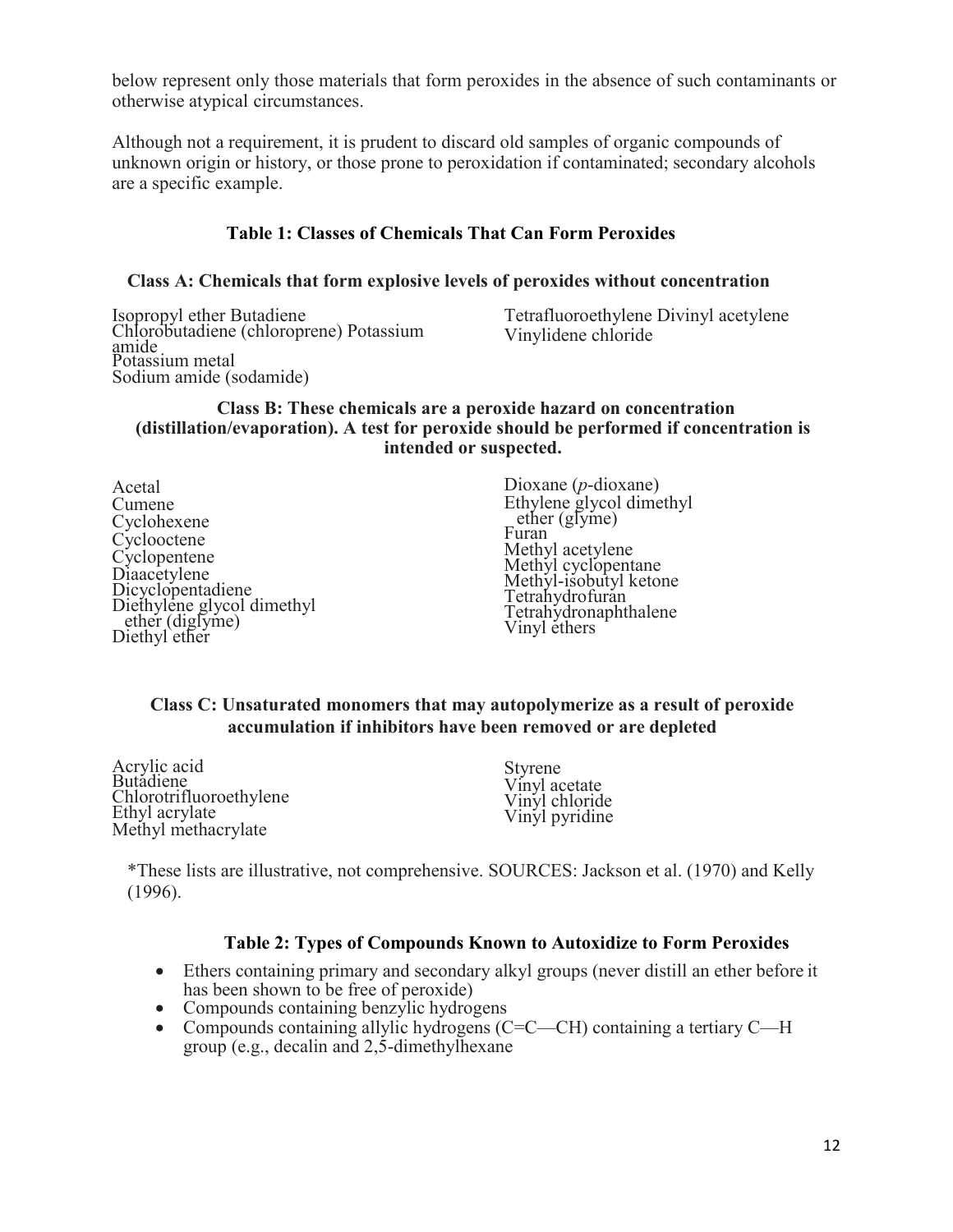- Compounds containing conjugated, polyunsaturated alkenes and alkynes (e.g., 1,3butadiene, vinyl acetylene)
- Compounds containing secondary or tertiary C—H groups adjacent to an amide (e.g., 1-methyl-2-pyrrolidinone)

Class A compounds are especially dangerous when and present difficulties for disposal. Their use should be avoided if at all possible. A common substitute is a sulfuric acid–peroxydisulfate solution, and commercial cleaning solutions that contain no chromium are readily available. Confusion about appropriate cleaning bath solutions has led to explosions due to mixing of incompatible chemicals such as potassium permanganate with sulfuric acid or nitric acid with alcohols. For information about how to clean glassware appropriately, consider contacting the manufacturer of the equipment.

# <span id="page-12-0"></span>**Organic Peroxides**

Organic peroxides are a special class of compounds with unusually low stability that makes them among the most hazardous substances commonly handled in laboratories, especially as initiators for free-radical reactions. Although they are low-power explosives, they are hazardous because of their extreme sensitivity to shock, sparks, and other forms of accidental detonation.

Many peroxides that are used routinely in laboratories are far more sensitive to shock than most primary explosives (e.g., TNT), although many have been stabilized by the addition of compounds that inhibit reaction. Nevertheless, even low rates of decomposition may automatically accelerate and cause a violent explosion, especially in bulk quantities of peroxides (e.g., benzoyl peroxide). These compounds are sensitive to heat, friction, impact, and light, as well as to strong oxidizing and reducing agents. All organic peroxides are highly flammable, and fires involving bulk quantities of peroxides should be approached with extreme caution. Precautions for handling peroxides include the following:

- Limit the quantity of peroxide to the minimum amount required.
- Do not return unused peroxide to the container.
- Clean up all spills immediately. Solutions of per- oxides can be absorbed on vermiculite or other absorbing material and disposed of harmlessly according to institutional procedures.
- Reduce the sensitivity of most peroxides to shock and heat by dilution with inert solvents, such as aliphatic hydrocarbons. However, do not use aromatics (such as toluene), which are known to induce the decomposition of diacyl peroxides.
- Do not use solutions of peroxides in volatile sol- vents under conditions in which the solvent might vaporize because this will increase the peroxide concentration in the solution.
- Do not use metal spatulas to handle peroxides because contamination by metals can lead to explosive decomposition. Magnetic stirring bars can unintentionally introduce iron,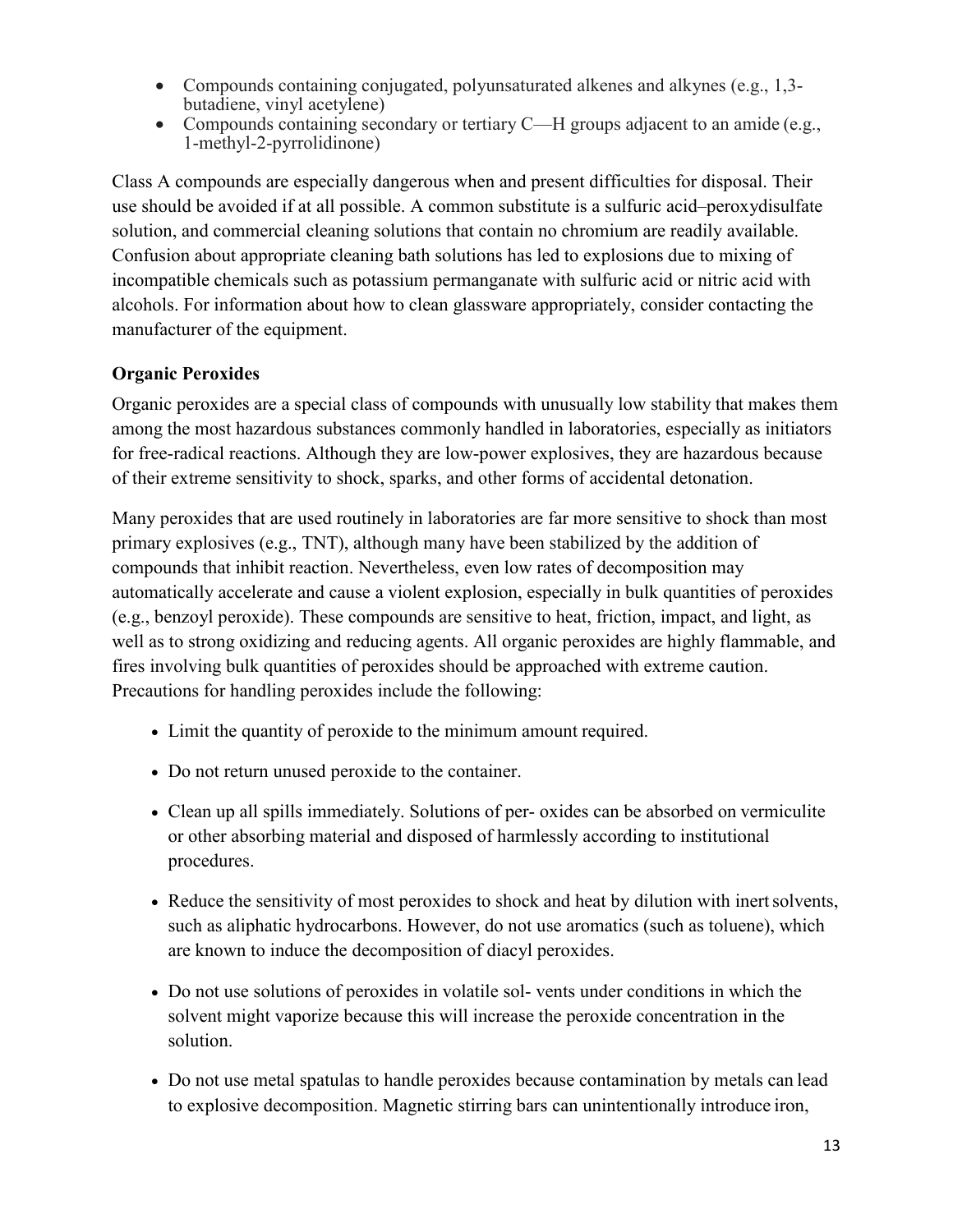which can initiate an explosive reaction of peroxides. Ceramic, Teflon, or wooden spatulas and stirring blades may be used if it is known that the material is not shock sensitive.

- Do not permit open flames and other sources of heat near peroxides. It is important to label areas that contain peroxides so that this hazard is evident.
- Avoid friction, grinding, and all forms of impact near peroxides, especially solid peroxides. Glass containers that have screw-cap lids or glass stoppers should not be used. Polyethylene bottles that have screw-cap lids may be used.
- To minimize the rate of decomposition, store per- oxides at the lowest possible temperature consistent with their solubility or freezing point. Do not store liquid peroxides or solutions at or lower than the temperature at which the peroxide freezes or precipitates because peroxides in these forms are extremely sensitive to shock and heat.

# <span id="page-13-0"></span>**Peroxidizable Compounds**

Certain common laboratory chemicals form peroxides on exposure to oxygen in air. Over time, some chemicals continue to build peroxides to potentially dangerous levels, whereas others accumulate a relatively low equilibrium concentration of peroxide, which becomes dangerous only after being concentrated by evaporation or distillation. The peroxide becomes concentrated because it is less volatile than the parent chemical.

Excluding oxygen by storing potential peroxide formers under an inert atmosphere (N2 or argon) greatly increases their safe storage lifetime. Purchasing the chemical stored under nitrogen in septum-capped bottles is also possible. In some cases, stabilizers or inhibitors (free-radical scavengers that terminate the chain reaction) are added to the liquid to extend its storage lifetime. Because distillation of the stabilized liquid removes the stabilizer, the distillate must be stored with care and monitored for peroxide formation. Furthermore, high-performance liquid chromatography–grade solvents generally contain no stabilizer, and the same considerations apply to their handling.

- If a container of Class B and C peroxidizables is past its expiration date, and there is a risk that peroxides may be present, open it with caution and dispose of it according to institutional procedures. **If a container of a Class A peroxidizable is past its expiration date, or if the presence of peroxides is suspected or proven, do not attempt to open the container.** Because of their explosivity, these compounds can be deadly when peroxidized, and the act of unscrewing a cap or dropping a bottle can be enough to trigger an explosion. Such containers should only be handled by experts. Contact your organization's safety personnel for assistance.
- Test for the presence of peroxides if there is a reasonable likelihood of their presence and the expiration date has not passed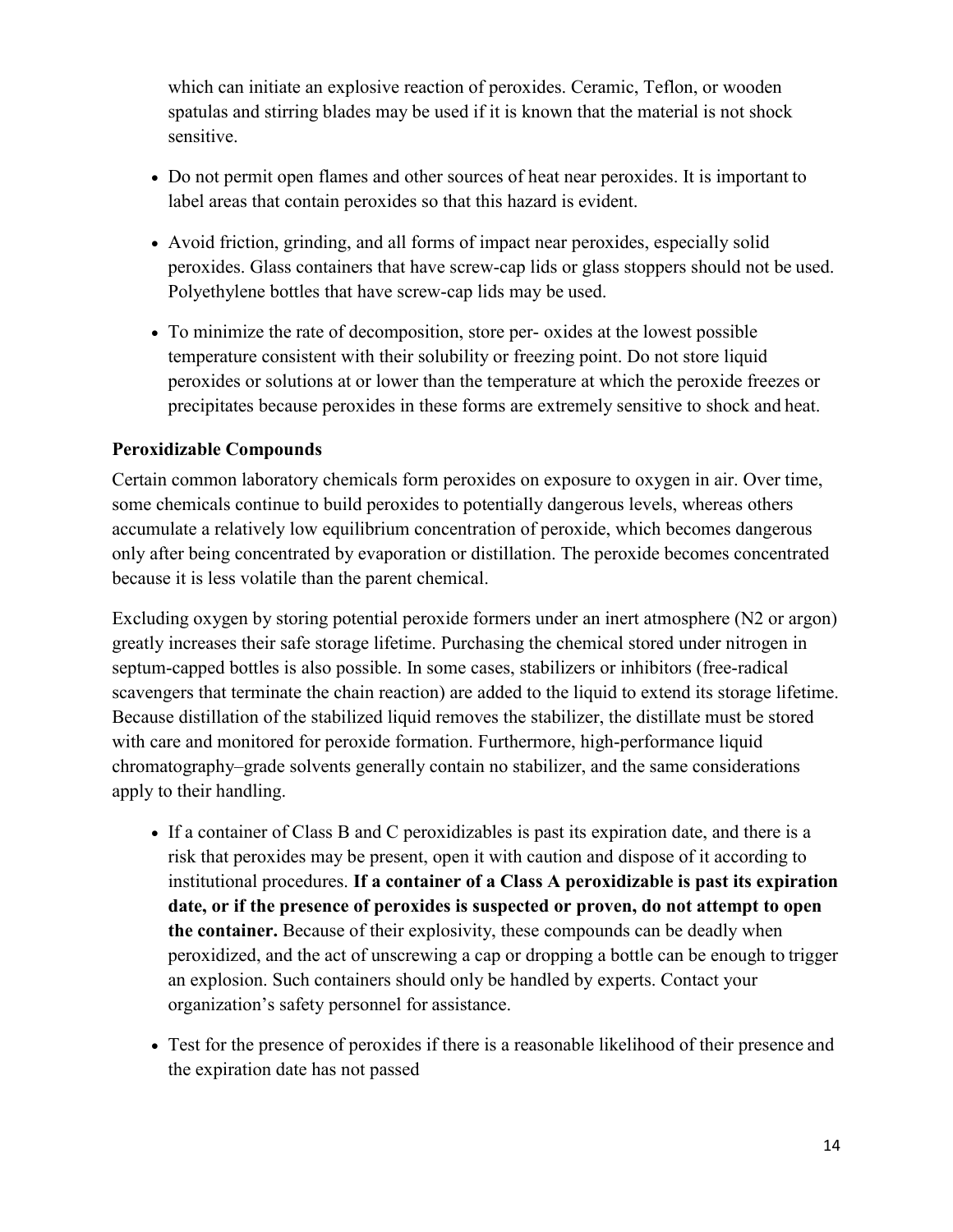# <span id="page-14-0"></span>**Peroxide Detection Tests**

**Warning:** Do not test Class A peroxidizables suspected of or known to contain peroxides. Contact EHS for further information and instruction.

The following tests detect most (but not all) peroxy compounds, including all hydroperoxides:

- Peroxide test strips, which turn to an indicative color in the presence of peroxides, are available commercially. Note that these strips must be air dried until the solvent evaporates and exposed to moisture for proper indication and quantification.
- Add 1 to 3 mL of the liquid to be tested to an equal volume of acetic acid, add a few drops of 5% aqueous potassium iodide solution, and shake. The appearance of a yellow to brown color indicates the presence of peroxides. Alternatively, addition of 1 mL of a freshly prepared 10% solution of potassium iodide to 10 mL of an organic liquid in a 25-mL glass cylinder produces a yellow color if peroxides are present.
- Add 0.5 mL of the liquid to be tested to a mixture of 1 mL of 10% aqueous potassium iodide solution and 0.5 mL of dilute hydrochloric acid to which has been added a few drops of starch solution just prior to the test. The appearance of a blue or blue-black color within 1 minute indicates the presence of peroxides.

None of these tests should be applied to materials (such as metallic potassium) that may be contaminated with inorganic peroxides.

# <span id="page-14-1"></span>**Disposal of Peroxides**

Check with state and federal environmental agencies before attempting to treat any chemical for the purpose of disposal without a permit. Pure peroxides should never be disposed of directly but must be diluted before disposal. Small quantities ( $\Box$ 25 g) of peroxides are generally disposed of by dilution with water to a concentration of 2% or less, after which the solution is transferred to a polyethylene bottle containing an aqueous solution of a reducing agent, such as ferrous sulfate or sodium bisulfite. The material can then be handled as a waste chemical; however, it must not be mixed with other chemicals for disposal. Spilled peroxides should be absorbed on vermiculite or other absorbent as quickly as possible. The vermiculite–peroxide mixture can be burned directly or may be stirred with a suitable solvent to form a slurry that can be handled according to institutional procedures. Organic peroxides should never be flushed down the drain.

Large quantities ( $>$ 25 g) of peroxides require special handling and should only be disposed of by an expert or a bomb squad. Each case should be considered separately, and handling, storage, and disposal procedures should be determined by the physical and chemical properties of the particular peroxide [see also Hamstead (1964)].

Peroxidized solvents such as tetrahydrofuran (THF), diethyl ether, and 1,4-dioxane may be disposed of in the same manner as the nonautoxidized solvent. Care should be taken to ensure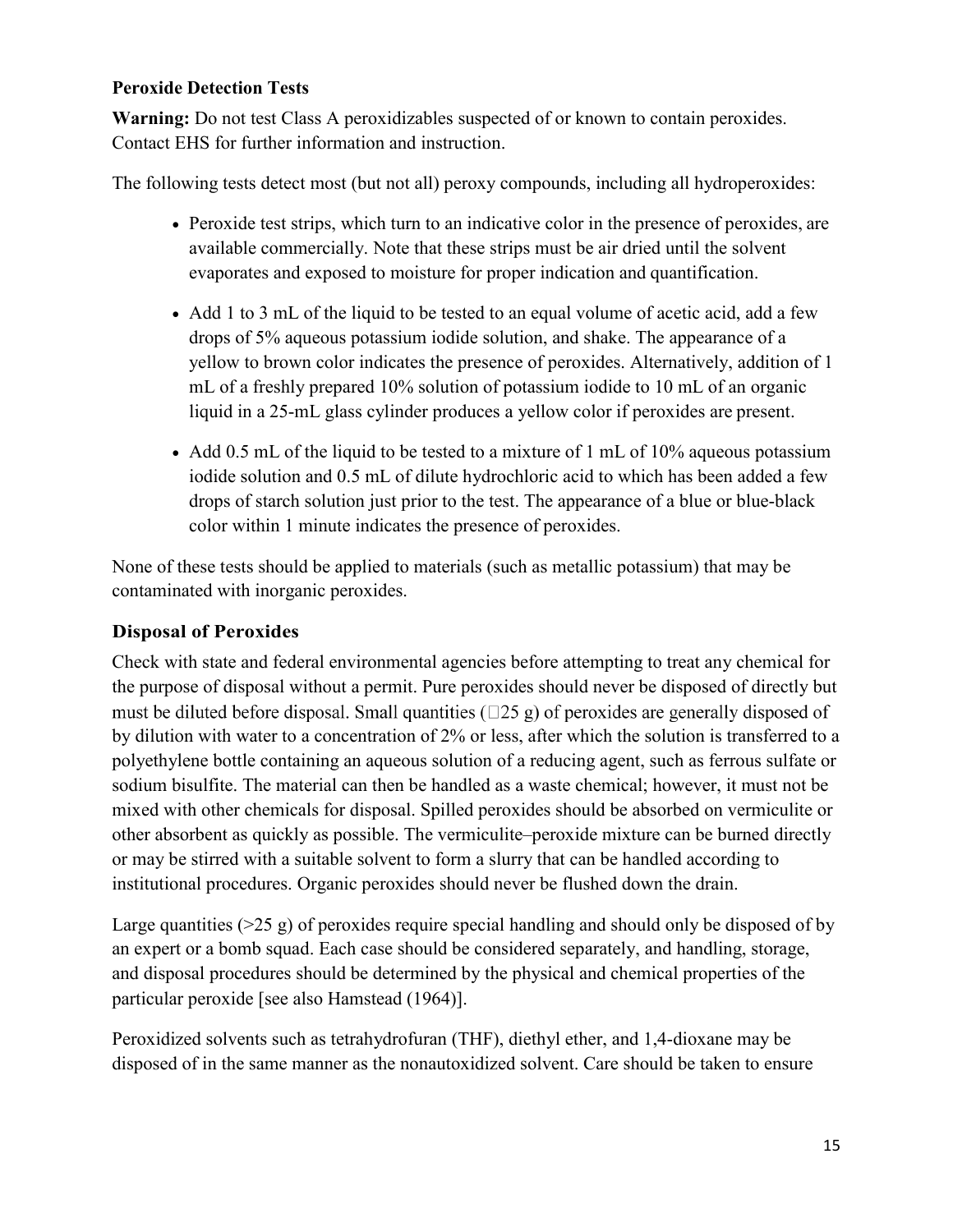that the peroxidized solvent is not allowed to evaporate and thus concentrate the peroxide during handling and transport.

# **NON RESEARCH CHEMICAL INVENTORY**

The SSC Service Solutions is contracted by WTAMU and The Texas A&M University System to operate operations of the grounds, custodial services, and building maintenance at WTAMU. SSC is responsible for maintaining their own environmental health and safety programs and standard operating procedures. As such, SSC is not included in any of the compliance standard operating procedures at WTAMU. Chemicals that may be in usage in other WTAMU areas, outside the SSC, will maintain a chemical inventory through BioRaft ChemTracker – and will be facilitated by EHS. These areas include the EHS, Fire and Life Safety, the lock shop, and the University Police Department.

# <span id="page-15-0"></span>**TRAINING**

West Texas A & M University Environmental Health and Safety will follow the Texas A & M University System Policy [33.05.02 Required Employee Training.](http://policies.tamus.edu/33-05-02.pdf) Staff and faculty whose required training is delinquent more than 90 days will have their internet access terminated until all trainings are completed. Only Blackboard and Single Sign-on will be accessible. Internet access will be restored once training has been completed. Student workers whose required training is delinquent more than 90 days will need to be terminated by their manager through Student Employment.

<span id="page-15-1"></span>**RECORD RETENTION** – No official state records may be destroyed without permission from the Texas State Library as outlined in [Texas Government Code, Section 441.187](http://www.statutes.legis.state.tx.us/?link=GV) and [13 Texas](http://info.sos.state.tx.us/pls/pub/readtac%24ext.TacPage?sl=R&app=9&p_dir&p_rloc&p_tloc&p_ploc&pg=1&p_tac&ti=13&pt=1&ch=6&rl=7U) [Administrative Code, Title 13, Part 1, Chapter 6, Subchapter A, Rule 6.7.](http://info.sos.state.tx.us/pls/pub/readtac%24ext.TacPage?sl=R&app=9&p_dir&p_rloc&p_tloc&p_ploc&pg=1&p_tac&ti=13&pt=1&ch=6&rl=7U) The Texas State Library certifies Agency retention schedules as a means of granting permission to destroy official state records.

West Texas A & M University Records Retention Schedule is certified by the Texas State Library and Archives Commission. West Texas A & M University Environmental Health and Safety will follow [Texas A & M University Records Retention Schedule](http://www.wtamu.edu/webres/File/Risk%20Management/System-Records-Retention-Schedule-Dec2012.pdf) as stated in the Standard Operating Procedure [61.99.01.W0.01 Records Management.](http://www.wtamu.edu/webres/File/Risk%20Management/61.99.01.W0.01_PROCEDURE_Records%20Management_FINAL%20SIGNED.pdf) All official state records (paper, microform, electronic, or any other media) must be retained for the minimum period designated.

# **REFERENCES AND RELATED MATERIALS**

Related Statutes, Policies, or Requirements

Environmental Protection Agency (EPA) – Emergency Planning and Community Right-to-Know Act (EPCRA) hazardous chemical storage reporting

Department of Homeland Security (DHS) – Chemicals of Interest (COI)

Centers for Disease Control and Prevention (CDC) – Select agents and toxins

Drug Enforcement Agency (DEA) and Bureau of Narcotics and Dangerous Drugs (BNDD) – Controlled Substances and List I & II regulated chemicals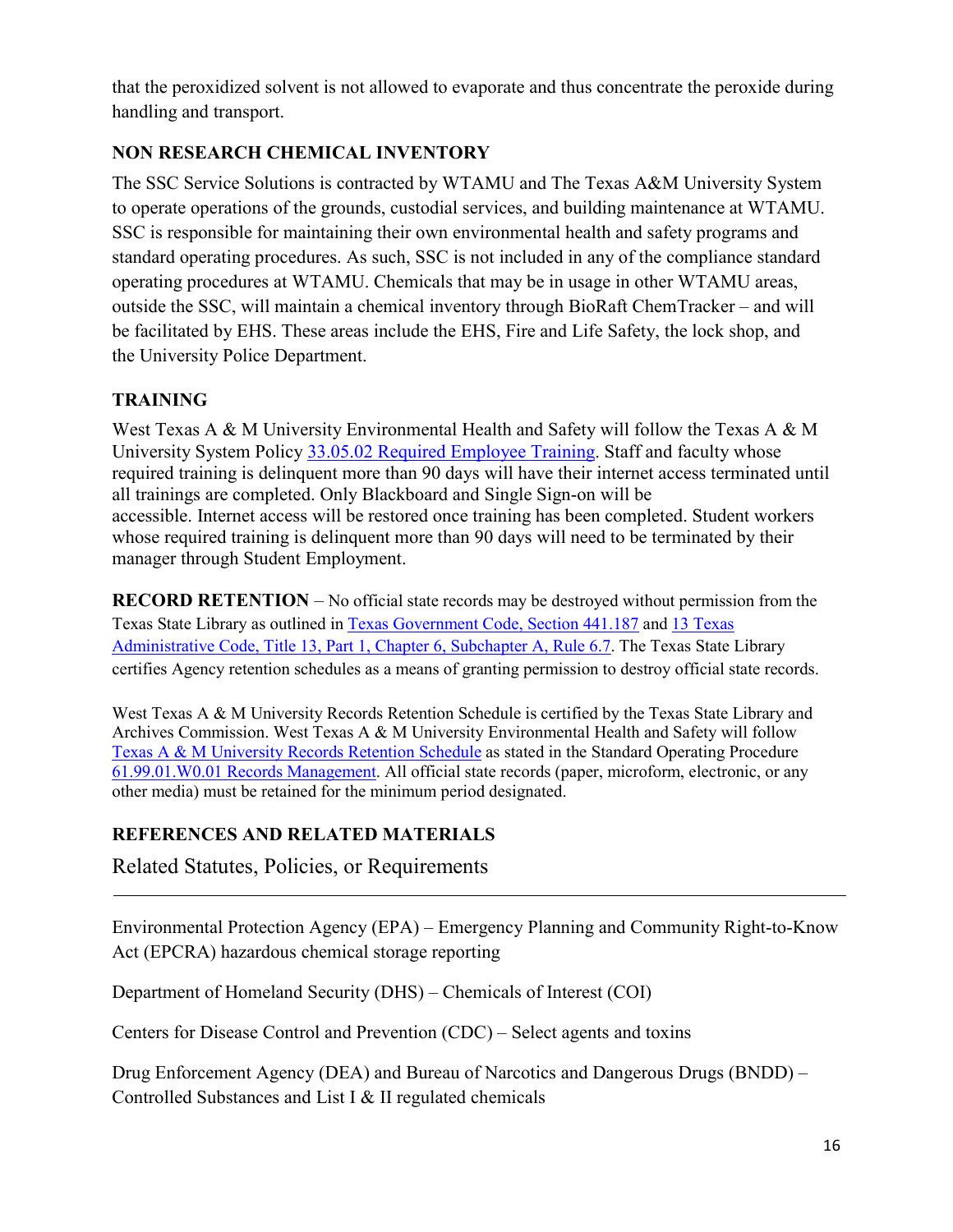International Building Code - Flammable material and other storage limits

Local Fire Department Requirements – Flammable material storage limits

Veterans Administration (VA) – mandated inventory reconciliation every 6 months for VA funded researchers

Prudent Practices in a Laboratory, 11<sup>th</sup> edition

# **Contact Office**

WTAMU Environmental Health and Safety

806-651-2270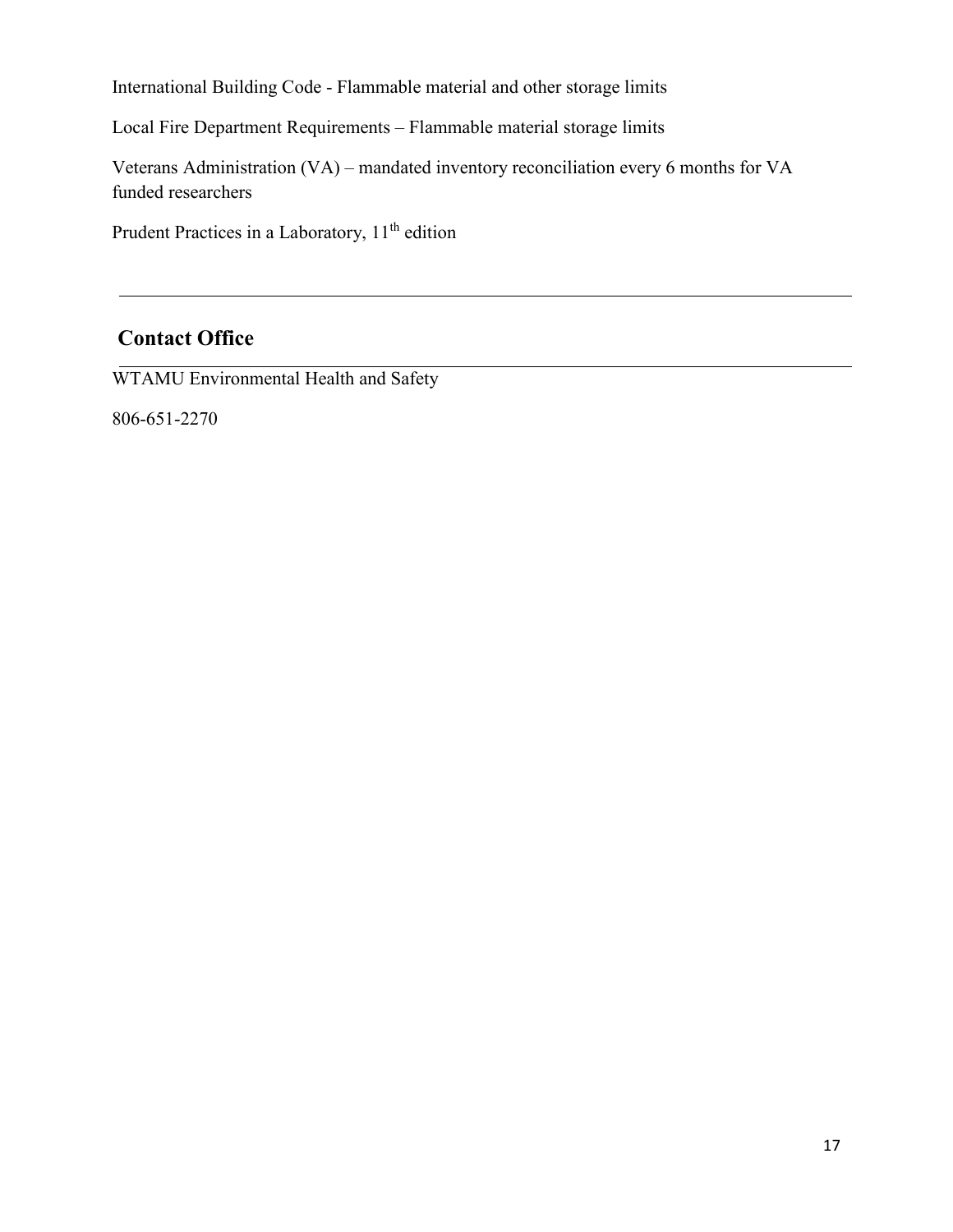# **How Chemicals of Interest Was Developed**

<span id="page-17-1"></span><span id="page-17-0"></span>The Department of Homeland Security developed a [chemicals of interest list](http://www.dhs.gov/xlibrary/assets/chemsec_appendixa-chemicalofinterestlist.pdf) *(PDF, 16 pages - 2 MB)* [\(Appendix A\)](http://www.dhs.gov/xlibrary/assets/chemsec_appendixafinalrule.pdf) *(PDF, 41 pages - 2.12 MB)* that includes chemicals that present one or more security issues.

#### <span id="page-17-2"></span>**Note:**

On November 20, 2007 the Department of Homeland Security published the final Appendix A in the Federal Register. With the publication of a final Appendix A, all provisions of 6 CFR Part 27, including §  $27.210(a)(1)(i)$ , are operative and in effect.

The deadline in the Chemical Facilities Anti-Terrorism Standard (CFATS) interim final rule for submission of "Top Screens" required by 6 CFR  $\S 27.210(a)(1)(i)$  will be 60 calendar days from the date of publication of Appendix A in the Federal Register.

In developing the list, the Department looked to existing expert sources of information including other federal regulations related to chemicals. Among the other sources that the Department referenced in part are the following:

- □ Chemicals covered under the Environmental Protection Agency's Risk Management Program;
- $\Box$  Chemicals included in the Chemical Weapons Convention;
- $\Box$  Hazardous materials, such as gases that are poisonous by inhalation; and
- $\Box$  Explosives regulated by the Department of Transportation.

The Department of Homeland Security has identified three security issues related to chemicals:

- **Release**—Toxic, flammable, or explosive chemicals or materials that, if released from a facility, have the potential for significant adverse consequences for human life or health.
- **Theft or Diversion**—Chemicals or materials that, if stolen or diverted, have the potential to be misused as weapons or easily converted into weapons using simple chemistry, equipment or techniques, in order to create significant adverse consequences for human life or health.
- □ **Sabotage or Contamination** Chemicals or materials that, if mixed with readily available materials, have the potential to create significant adverse consequences for human life or health.

The following are two additional security issues being considered at this time. The Department of Homeland Security will use the Top Screen process to identify the chemicals associated with these security issues as well as to determine their potential future inclusion in Appendix A and/or coverage under Chemical Facility Anti-Terrorism Standards.

 **Critical to Government Mission**—Chemicals or facilities the loss of which could create significant adverse consequences for national security or the ability of the government to deliver essential services and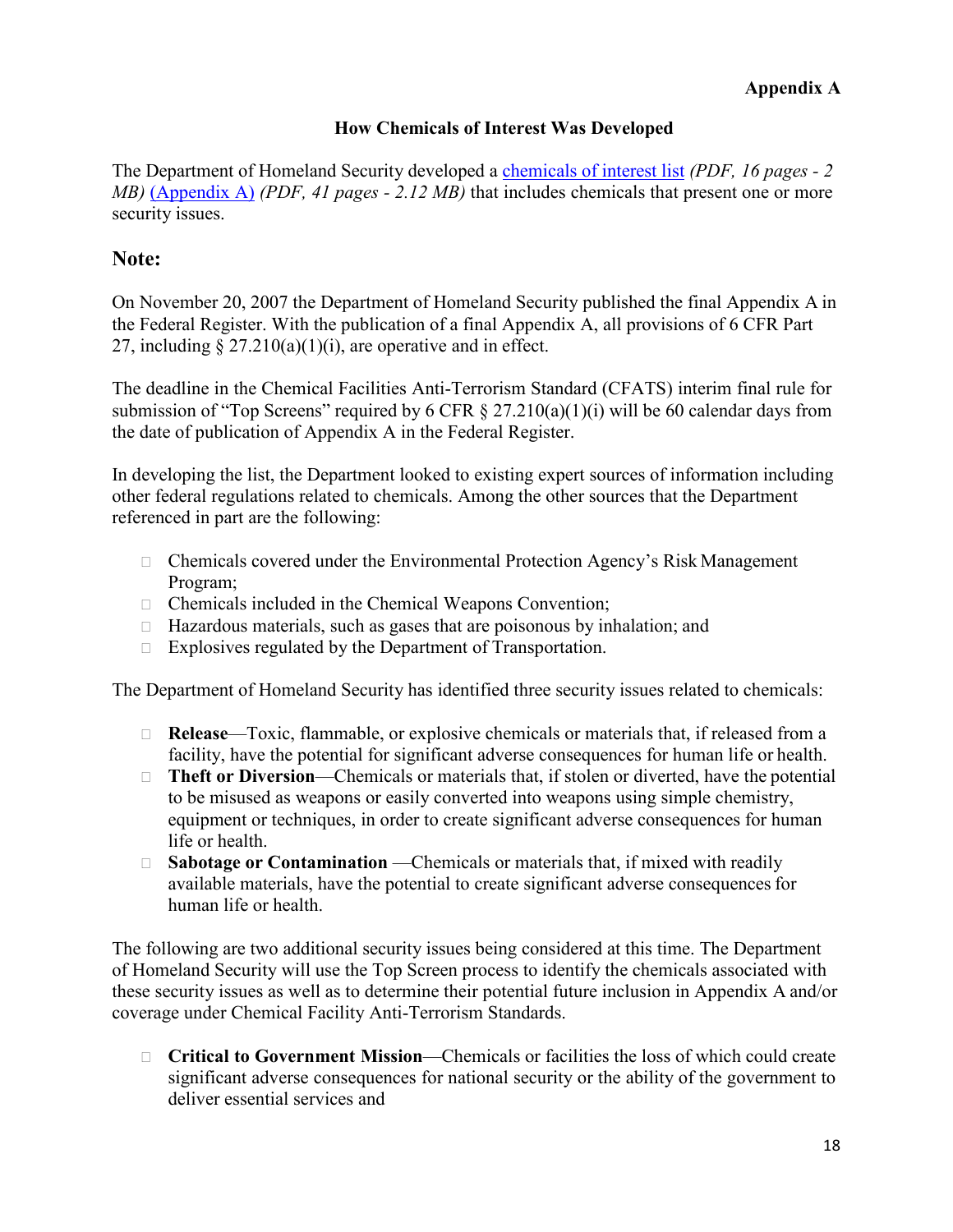□ **Critical to National Economy** —Chemicals or facilities the loss of which could create significant adverse consequences for the national or regional economy.

The Department continues to assess available information about chemicals critical to government mission and the economy. The Department will use the information it collects through the Top Screen process to identify facilities responsible for economically critical and mission-critical chemicals.

Last Published Date: July 27, 2012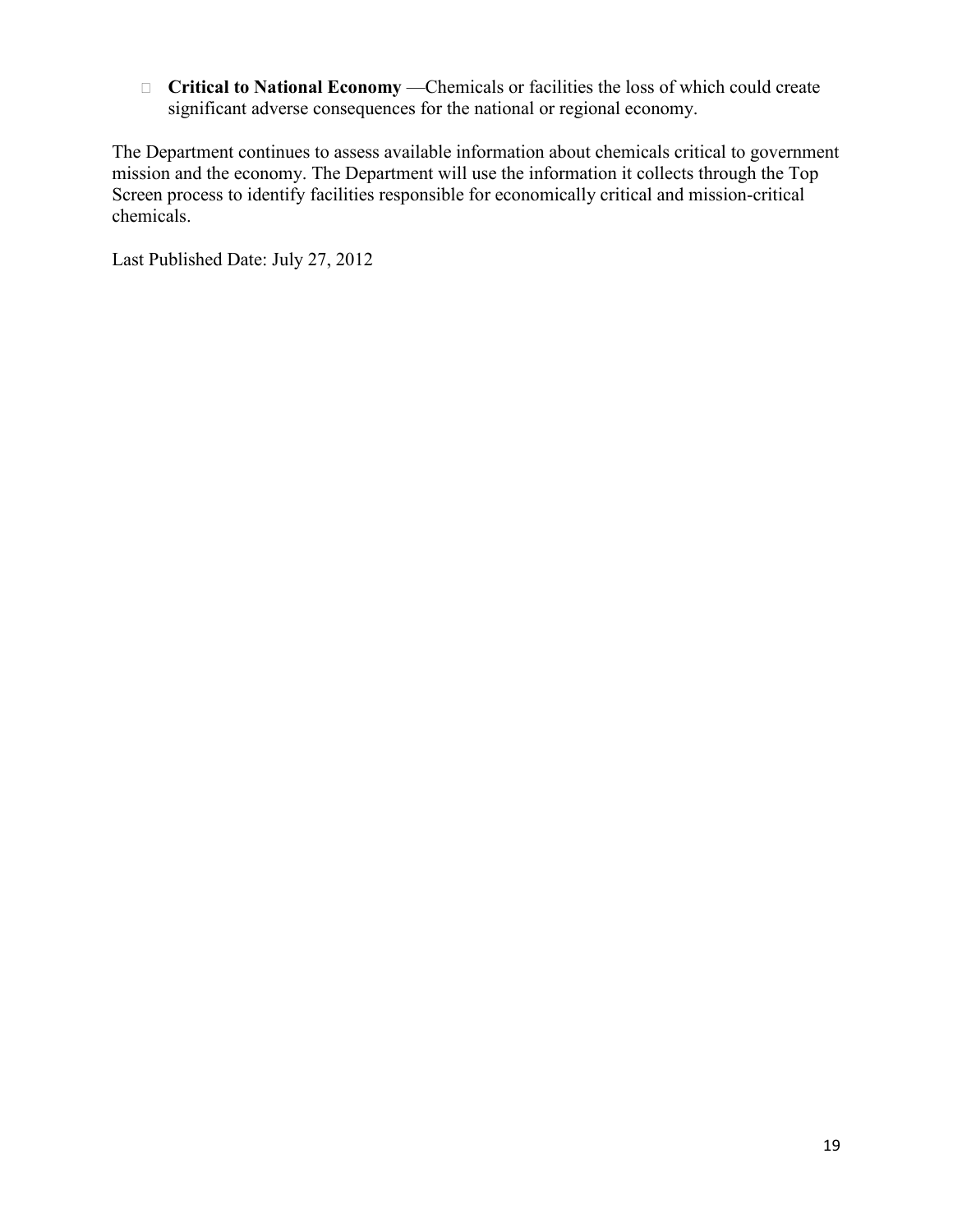#### **List of Controlled Substances Disclaimer**

<span id="page-19-1"></span><span id="page-19-0"></span>Section 812 of the Controlled Substances Act [\(21 U.S.C. §801](http://www.deadiversion.usdoj.gov/21cfr/21usc/801.htm) et seq.) (CSA) lists substances which were controlled in 1970 when the law was enacted. Since then, approximately 160 substances have been added, removed, or transferred from one schedule to another. The current official list of controlled substances can be found in [section 1308](http://www.deadiversion.usdoj.gov/21cfr/cfr/2108cfrt.htm) of the most recent issue of [Title](http://www.deadiversion.usdoj.gov/21cfr/cfr/2100cfrt.htm) [21 Code of Federal Regulations \(CFR\) Part 1300](http://www.deadiversion.usdoj.gov/21cfr/cfr/2100cfrt.htm) to end [\(21 CFR §1308\)](http://www.deadiversion.usdoj.gov/21cfr/cfr/2108cfrt.htm) and the final rules which were published in the Federal Register subsequent to the issuance of the CFR.

This list describes the basic or parent chemical and do not describe the salts, isomers and salts of isomers, esters, ethers and derivatives which may be controlled substances. **These lists are intended as general references and are not comprehensive listings of all controlled substances.** Please note that a substance need not be listed as a controlled substance to be treated as a Schedule I substance for criminal prosecution. A controlled substance analogue is a substance which is intended for human consumption and is structurally or pharmacologically substantially similar to or is represented as being similar to a Schedule I or Schedule II substance and is not an approved medication in the United States. [\(See 21 U.S.C. §802\(32\)\(A\)](http://www.deadiversion.usdoj.gov/21cfr/21usc/802.htm) for the definition of a controlled substance analogue and [21 U.S.C. §813](http://www.deadiversion.usdoj.gov/21cfr/21usc/813.htm) for the schedule.)

| $2C-B$           | 4-Bromo-2,5-dimethoxyphenethylamine                                 |  |  |  |
|------------------|---------------------------------------------------------------------|--|--|--|
| $2C-T-7$         | 2,5-Dimethoxy-4(n)-propylthiophenethylamine                         |  |  |  |
| <b>BZP</b>       | N-Benzylpiperazine                                                  |  |  |  |
| <b>DMT</b>       | Dimethyltryptamine                                                  |  |  |  |
| <b>DOM</b>       | 4-Methyl-2,5-dimethoxyamphetamine                                   |  |  |  |
| <b>GBL</b>       | Gamma butyrolactone                                                 |  |  |  |
| <b>GHB</b>       | Gamma hydroxybutyric acid, gamma hydroxybutyrate, 4-hydroxybutanoic |  |  |  |
|                  | acid, sodium oxybate                                                |  |  |  |
| <b>LAAM</b>      | Levo-alphacetylmethadol                                             |  |  |  |
| <b>LSD</b>       | Lysergic acid diethylamide, lysergide                               |  |  |  |
| <b>MDA</b>       | 3,4-Methylenedioxyamphetamine                                       |  |  |  |
| <b>MDE</b>       | 3,4-Methylenedioxy-N-ethylamphetamine                               |  |  |  |
| <b>MDMA</b>      | 3,4-Methylenedioxymethamphetamine                                   |  |  |  |
| <b>MPPP</b>      | 1-Methyl-4-phenyl-4-propionoxypiperidine                            |  |  |  |
| P <sub>2</sub> P | Phenyl-2-propanone, phenylacetone                                   |  |  |  |
| PCC              | 1-Piperidinocyclohexanecarbonitrile                                 |  |  |  |
| <b>PCE</b>       | N-Ethyl-1-phenylcyclohexylamine                                     |  |  |  |
| PCH              | 1-Phenylcyclohexylamine                                             |  |  |  |
| <b>PCP</b>       | 1-(1-Phenylcyclohexyl)piperidine, phencyclidine                     |  |  |  |
| <b>PEPAP</b>     | 1-(2-Phenylethyl)-4-phenyl-4-acetoxypiperidine                      |  |  |  |
| PHP              | 1-(1-Phenylcyclohexyl) pyrrolidine                                  |  |  |  |

#### <span id="page-19-2"></span>**Defined Abbreviations**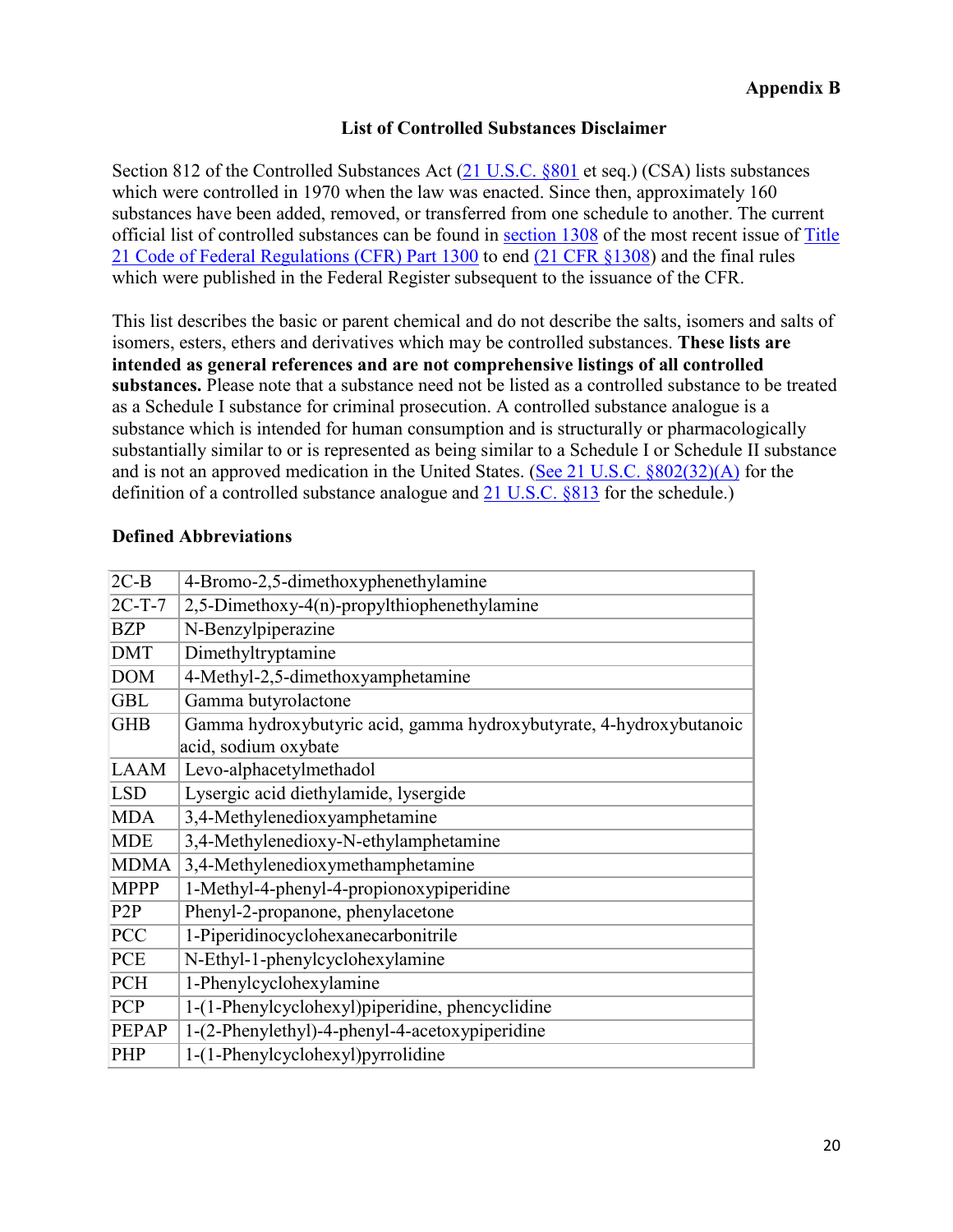| (-)-1-Dimethylamino-1,2-diphenylethane    |
|-------------------------------------------|
| $1-[1-(2-Thienyl)cyclohexyl]$ piperidine  |
| $1-[1-(2-Thienyl)$ cyclohexyl]pyrrolidine |
| Tetrahydrocannabinols                     |
| Tetrahydrogestrinone                      |
|                                           |

#### <span id="page-20-0"></span>**Definition of Controlled Substance Schedules**

Drugs and other substances that are considered controlled substances under the Controlled Substances Act (CSA) are divided into five schedules. An updated and complete list of the schedules is published annually in [Title 21 Code of Federal Regulations \(C.F.R.\) §§ 1308.11](http://www.deadiversion.usdoj.gov/21cfr/cfr/2108cfrt.htm) [through 1308.15.](http://www.deadiversion.usdoj.gov/21cfr/cfr/2108cfrt.htm) Substances are placed in their respective schedules based on whether they have a currently accepted medical use in treatment in the United States, their relative abuse potential, and likelihood of causing dependence when abused. Some examples of the drugs in each schedule are listed below.

#### <span id="page-20-1"></span>**Schedule I Controlled Substances**

Substances in this schedule have no currently accepted medical use in the United States, a lack of accepted safety for use under medical supervision, and a high potential for abuse.

Some examples of substances listed in Schedule I are: heroin, lysergic acid diethylamide (LSD), marijuana (cannabis), peyote, methaqualone, and 3,4-methylenedioxymethamphetamine ("Ecstasy").

#### <span id="page-20-2"></span>**Schedule II/IIN Controlled Substances (2/2N)**

Substances in this schedule have a high potential for abuse which may lead to severe psychological or physical dependence.

Examples of Schedule II narcotics include: hydromorphone (Dilaudid®), methadone (Dolophine®), meperidine (Demerol®), oxycodone (OxyContin®, Percocet®), and fentanyl (Sublimaze®, Duragesic®). Other Schedule II narcotics include: morphine, opium, and codeine.

Examples of Schedule IIN stimulants include: amphetamine (Dexedrine®, Adderall®), methamphetamine (Desoxyn®), and methylphenidate (Ritalin®).

Other Schedule II substances include: amobarbital, glutethimide, and pentobarbital.

#### <span id="page-20-3"></span>**Schedule III/IIIN Controlled Substances (3/3N)**

Substances in this schedule have a potential for abuse less than substances in Schedules I or II and abuse may lead to moderate or low physical dependence or high psychological dependence.

Examples of Schedule III narcotics include: combination products containing less than 15 milligrams of hydrocodone per dosage unit (Vicodin®), products containing not more than 90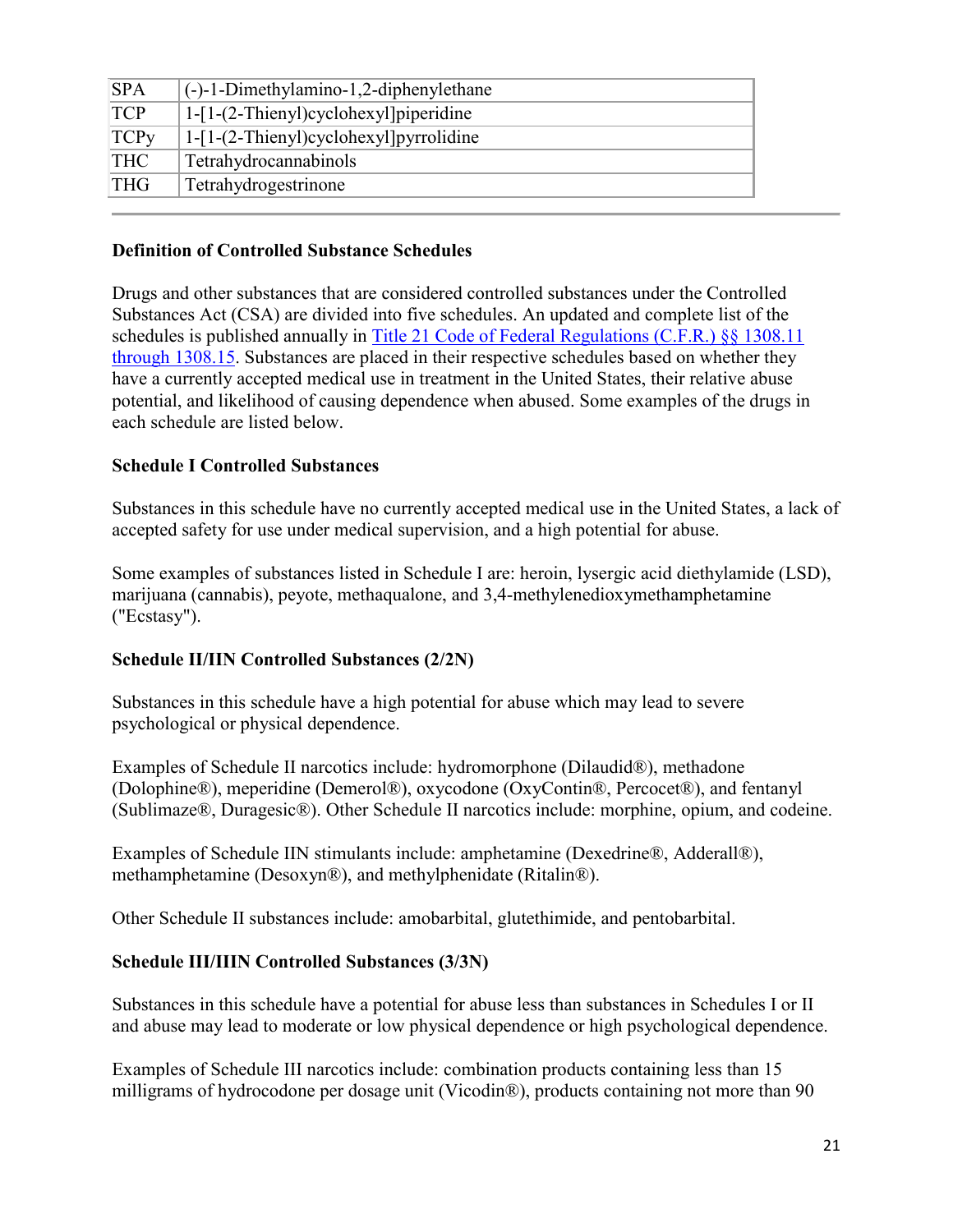milligrams of codeine per dosage unit (Tylenol with Codeine®), and buprenorphine (Suboxone®).

Examples of Schedule IIIN non-narcotics include: benzphetamine (Didrex®), phendimetrazine, ketamine, and anabolic steroids such as Depo®-Testosterone.

#### <span id="page-21-0"></span>**Schedule IV Controlled Substances**

Substances in this schedule have a low potential for abuse relative to substances in Schedule III.

Examples of Schedule IV substances include: alprazolam (Xanax®), carisoprodol (Soma®), clonazepam (Klonopin®), clorazepate (Tranxene®), diazepam (Valium®), lorazepam (Ativan®), midazolam (Versed®), temazepam (Restoril®), and triazolam (Halcion®).

#### <span id="page-21-1"></span>**Schedule V Controlled Substances**

Substances in this schedule have a low potential for abuse relative to substances listed in Schedule IV and consist primarily of preparations containing limited quantities of certain narcotics.

Examples of Schedule V substances include: cough preparations containing not more than 200 milligrams of codeine per 100 milliliters or per 100 grams (Robitussin AC®, Phenergan with Codeine®), and ezogabine.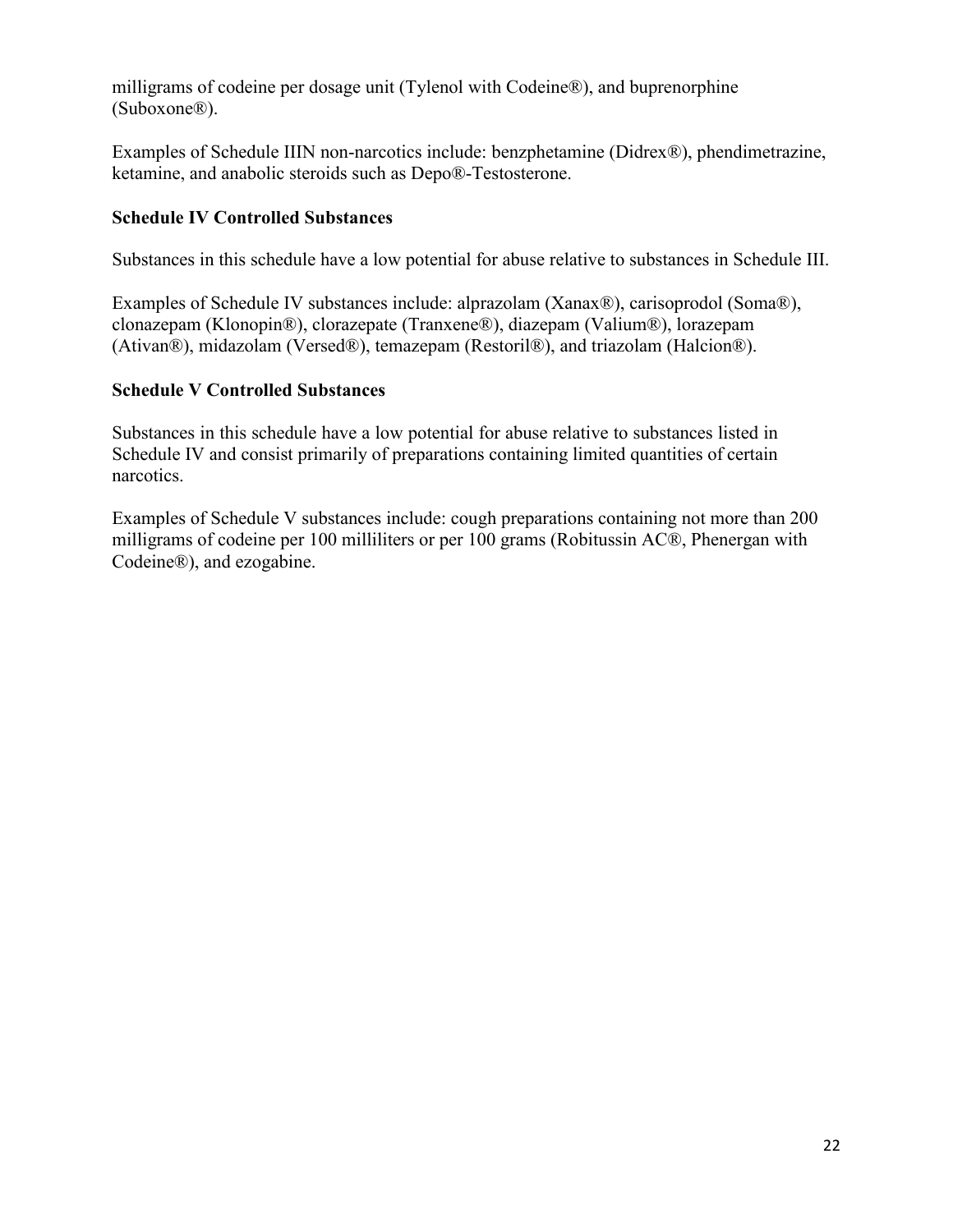#### **Select Agents and Toxins List**

<span id="page-22-1"></span><span id="page-22-0"></span>The following biological agents and toxins have been determined to have the potential to pose a severe threat to both human and animal health, to plant health, or to animal and plant products. An attenuated strain of a select agent or an inactive form of a select toxin may be excluded from the requirements of the Select Agent Regulations.

# <span id="page-22-2"></span>**HHS AND USDA SELECT AGENTS AND TOXINS 7 CFR Part 331, 9 CFR Part 121, and 42 CFR Part 73**

#### **HHS SELECT AGENTS AND TOXINS OVERLAP SELECT AGENTS AND TOXINS**

Botulinum neurotoxin producing species of *Clostridium\* Brucella abortus*

Conotoxins (Short, paralytic alpha conotoxins *Brucella melitensis* 

containing the following amino acid *Brucella suis* 

sequence  $X_1CCX_2PACGX_3X_4X_5X_6CX_7$ <sup>1</sup>

Crimean-Congo haemorrhagic fever virus Hendra virus

Diacetoxyscirpenol Nipah virus

Eastern Equine Encephalitis virus<sup>3</sup> Rift Valley fever virus

 $v$ irus<sup>3</sup>

Abrin *Bacillus anthracis* \*

Botulinum neurotoxins\* *Bacillus anthracis* Pasteur strain

<sup>1</sup> *Burkholderia mallei\**

*Coxiella burnetii Burkholderia pseudomallei\**

Ebola virus\* Venezuelan equine encephalitis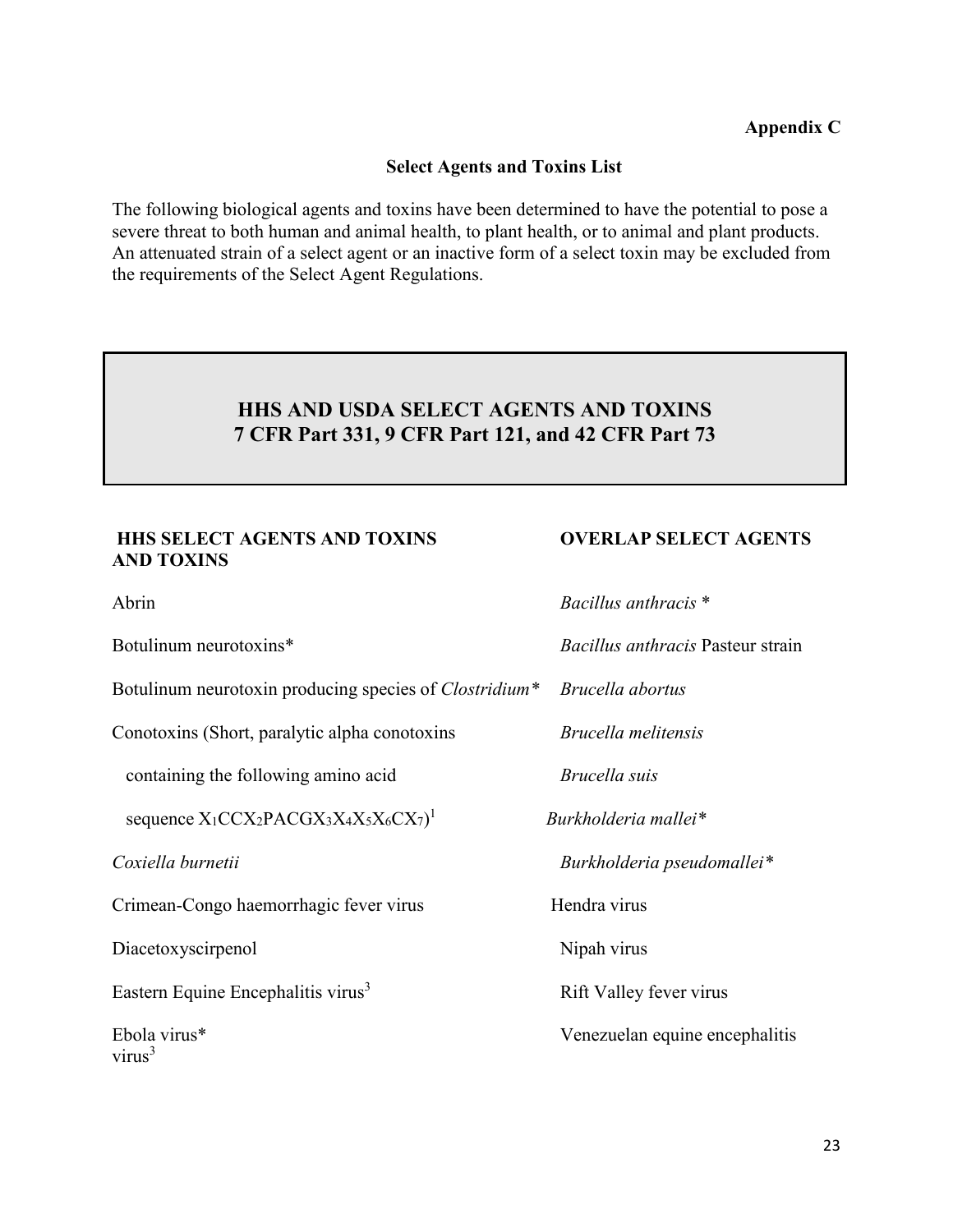# *Francisella tularensis\**

Lassa fever virus

Lujo virus

# **USDA SELECT AGENTS AND TOXINS**

| Marburg virus*                                                     | African horse sickness virus           |
|--------------------------------------------------------------------|----------------------------------------|
| Monkeypox virus <sup>3</sup>                                       | African swine fever virus              |
| Reconstructed replication competent forms of the 1918              | Avian influenza virus <sup>3</sup>     |
| pandemic influenza virus containing any portion of the             | Classical swine fever virus            |
| coding regions of all eight gene segments (Reconstructed<br>virus* | Foot-and-mouth disease                 |
| 1918 Influenza virus)                                              | Goat pox virus                         |
| Ricin                                                              | Lumpy skin disease virus               |
| Rickettsia prowazekii                                              | Mycoplasma capricolum <sup>3</sup>     |
| SARS-associated coronavirus (SARS-CoV)                             | Mycoplasma mycoides <sup>3</sup>       |
| Saxitoxin                                                          | Newcastle disease virus <sup>2,3</sup> |
| South American Haemorrhagic Fever viruses:                         | Peste des petits ruminants virus       |
| Chapare                                                            | Rinderpest virus*                      |
| Guanarito                                                          | Sheep pox virus                        |
| Junin                                                              | Swine vesicular disease virus          |
| Machupo                                                            |                                        |
| Sabia                                                              |                                        |
|                                                                    |                                        |

Staphylococcal enterotoxins A,B,C,D,E subtypes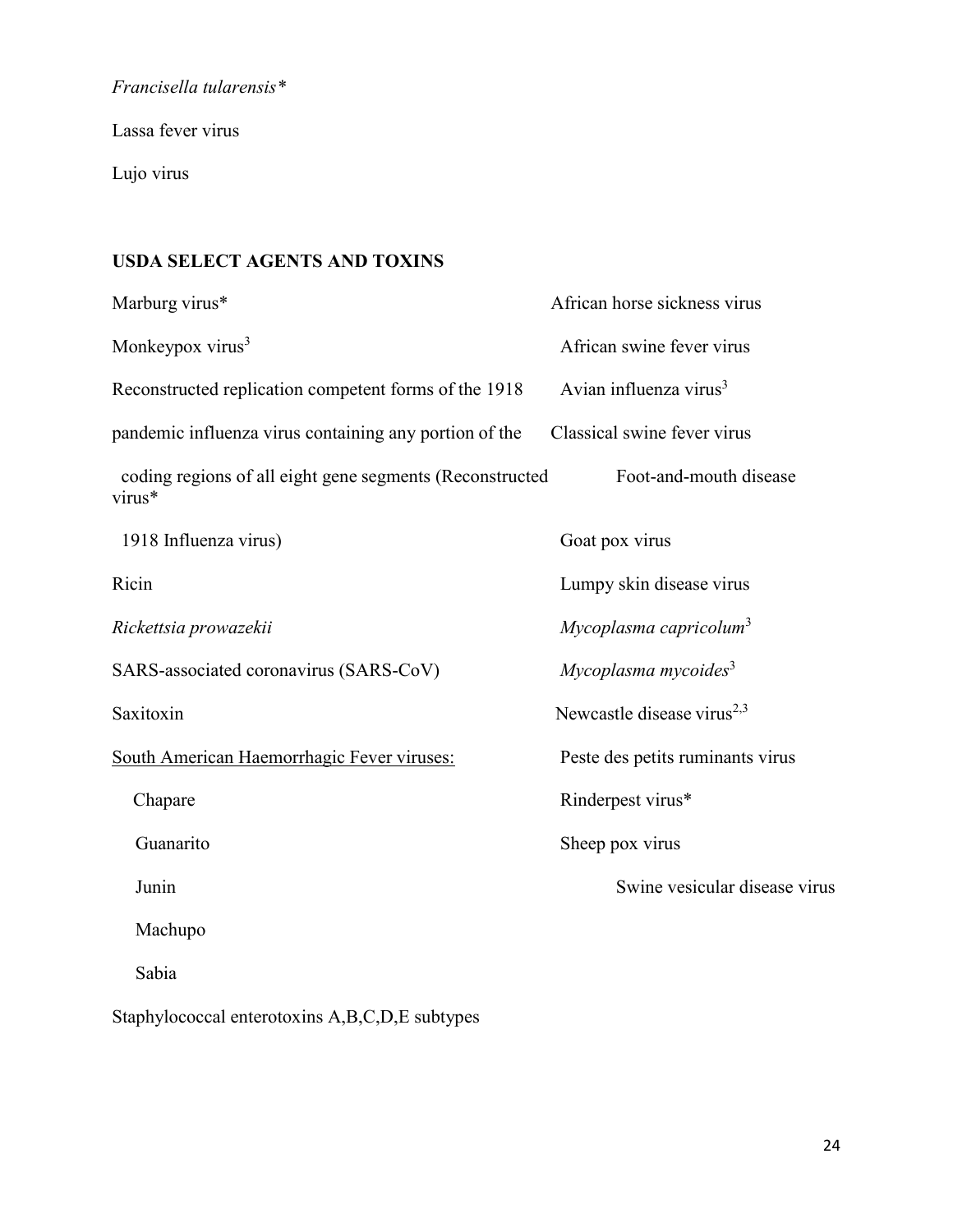#### **USDA PLANT PROTECTION AND QUARANTINE (PPQ)**

*(Peronosclerospora*

\*Denotes Tier 1 Agent

#### T-2 toxin **SELECT AGENTS AND TOXINS**

Tetrodotoxin *Peronosclerospora philippinensis*

| Tick-borne encephalitis complex (flavi) viruses: | sacchari)                   |
|--------------------------------------------------|-----------------------------|
| Far Eastern subtype<br>Pyrenochaeta glycines)    | Phoma glycinicola (formerly |
| Siberian subtype                                 | Ralstonia solanacearum      |
| Kyasanur Forest disease virus                    | Rathayibacter toxicus       |
| Omsk hemorrhagic fever virus                     | Sclerophthora rayssiae      |
| Variola major virus (Smallpox virus)*            | Synchytrium endobioticum    |
| Variola minor virus (Alastrim)*                  | Xanthomonas oryzae          |
| Yersinia pestis*                                 |                             |
|                                                  |                             |

1 C = Cysteine residues are all present as disulfides, with the 1st and 3rd Cysteine, and the 2nd and 4th Cysteine forming specific disulfide bridges; The consensus sequence includes known toxins α-MI and α-GI (shown above) as well as α-GIA, Ac1.1a, α-CnIA, α-CnIB;  $X1 = any$ amino acid(s) or Des-X;  $X2 =$  Asparagine or Histidine; P = Proline; A = Alanine; G = Glycine;  $X3 =$  Arginine or Lysine;  $X4 =$  Asparagine, Histidine, Lysine, Arginine, Tyrosine, Phenylalanine or Tryptophan;  $X5 = Tyrosine$ , Phenylalanine, or Tryptophan;  $X6 =$  Serine, Threonine, Glutamate, Aspartate, Glutamine, or Asparagine;  $X7 =$ Any amino acid(s) or Des X and; "Des  $X$ " = "an amino acid does not have to be present at this position." For example if a peptide sequence were XCCHPA then the related peptide CCHPA would be designated as Des-X.

2 A virulent Newcastle disease virus (avian paramyxovirus serotype 2) has an intracerebral pathogenicity index in day-old chicks (Gallus gallus) of 0.7 or greater or has an amino acid sequence at the fusion (F) protein cleavage site that is consistent with virulent strains of Newcastle disease virus. A failure to detect a cleavage site that is consistent with virulent strains does not confirm the absence of a virulent virus.

3 Select agents that meet any of the following criteria are excluded from the requirements of this part: Any low pathogenic strains of avian influenza virus, South American genotype of eastern equine encephalitis virus , west African clade of Monkeypox viruses, any strain of Newcastle disease virus which does not meet the criteria for virulent Newcastle disease virus, all subspecies Mycoplasma capricolum except subspecies capripneumoniae (contagious caprine pleuropneumonia), all subspecies Mycoplasma mycoides except subspecies mycoides small colony (Mmm SC) (contagious bovine pleuropneumonia), and any subtypes of Venezuelan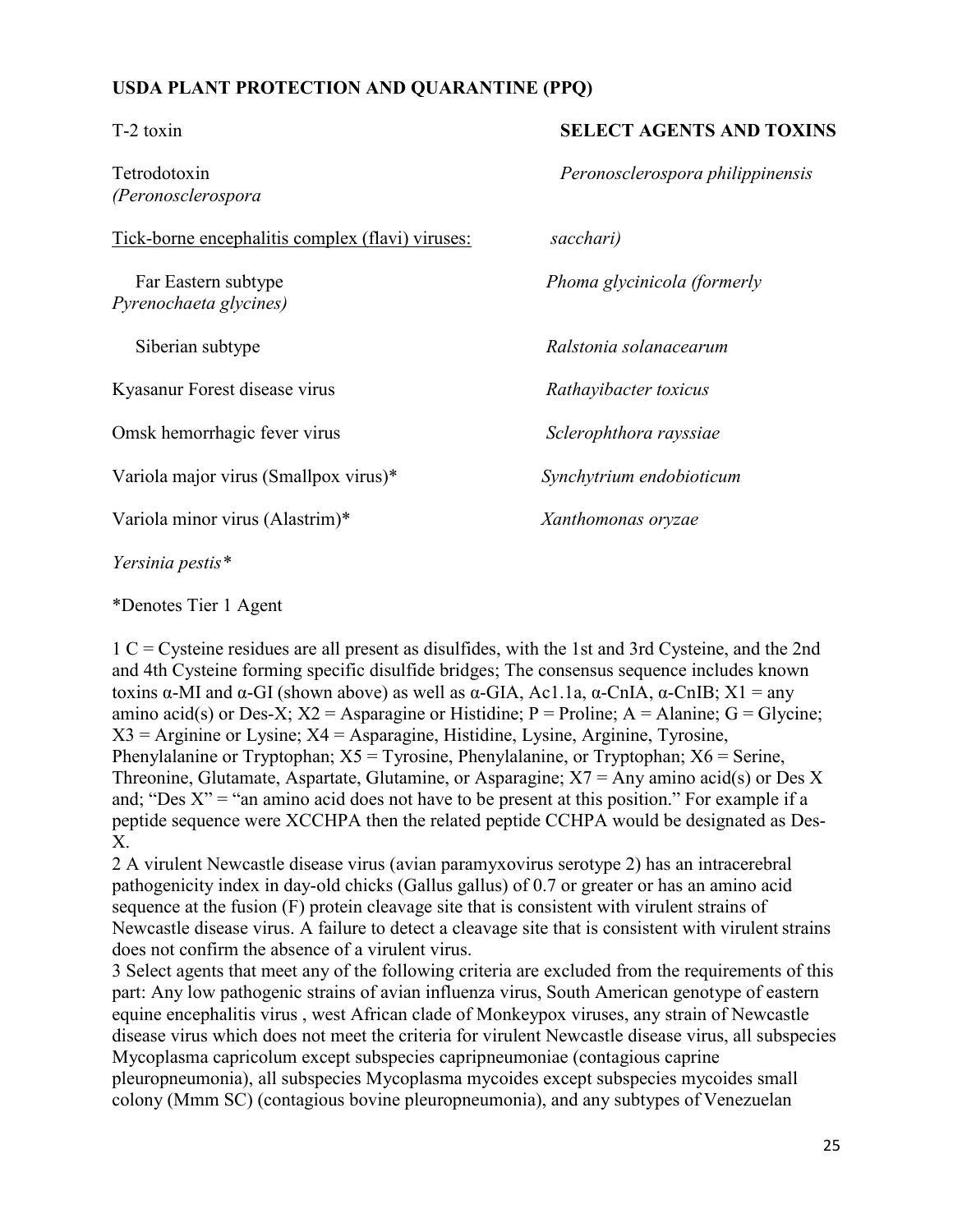equine encephalitis virus except for Subtypes IAB or IC, provided that the individual or entity can verify that the agent is within the exclusion category. 9/10/13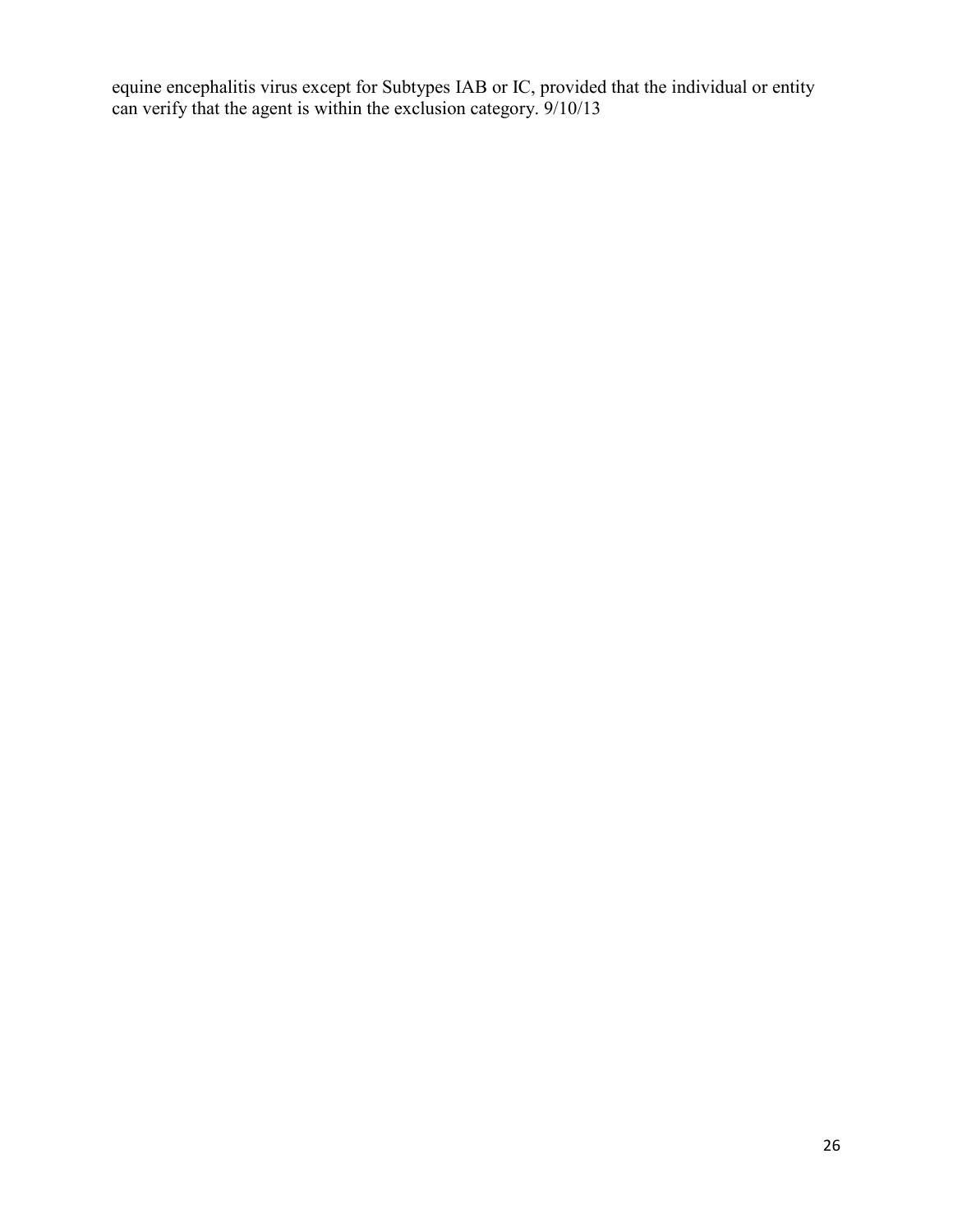**Appendix D**

# <span id="page-26-0"></span>**West Texas A&M University**

# Academic Research Environmental Health and Safety

WTAMU Box 60217 Canyon, Tx 79016 806.651.2270

#### **Chemical Inventory Barcode Form**

<span id="page-26-1"></span>In order to maintain an accurate chemical inventory, Environmental Health and Safety (EHS), is requesting that each lab please remove the EHS chemical inventory barcode sticker from empty chemical containers and place the sticker onto this chemical inventory barcode form before placing the empty container into the appropriate waste bin. EHS can also be contacted (ext. 2270) to pick up the empty chemical containers and remove them from the chemical inventory, if this is the principle investigator's preference. EHS will stop by your laboratory each month to retrieve empty chemical containers or this barcode form. Thank you for your cooperation.

| Principle Investigator's Name: |  |  |
|--------------------------------|--|--|
| Bldg:                          |  |  |
| Room number:                   |  |  |
| Contact Phone number;          |  |  |

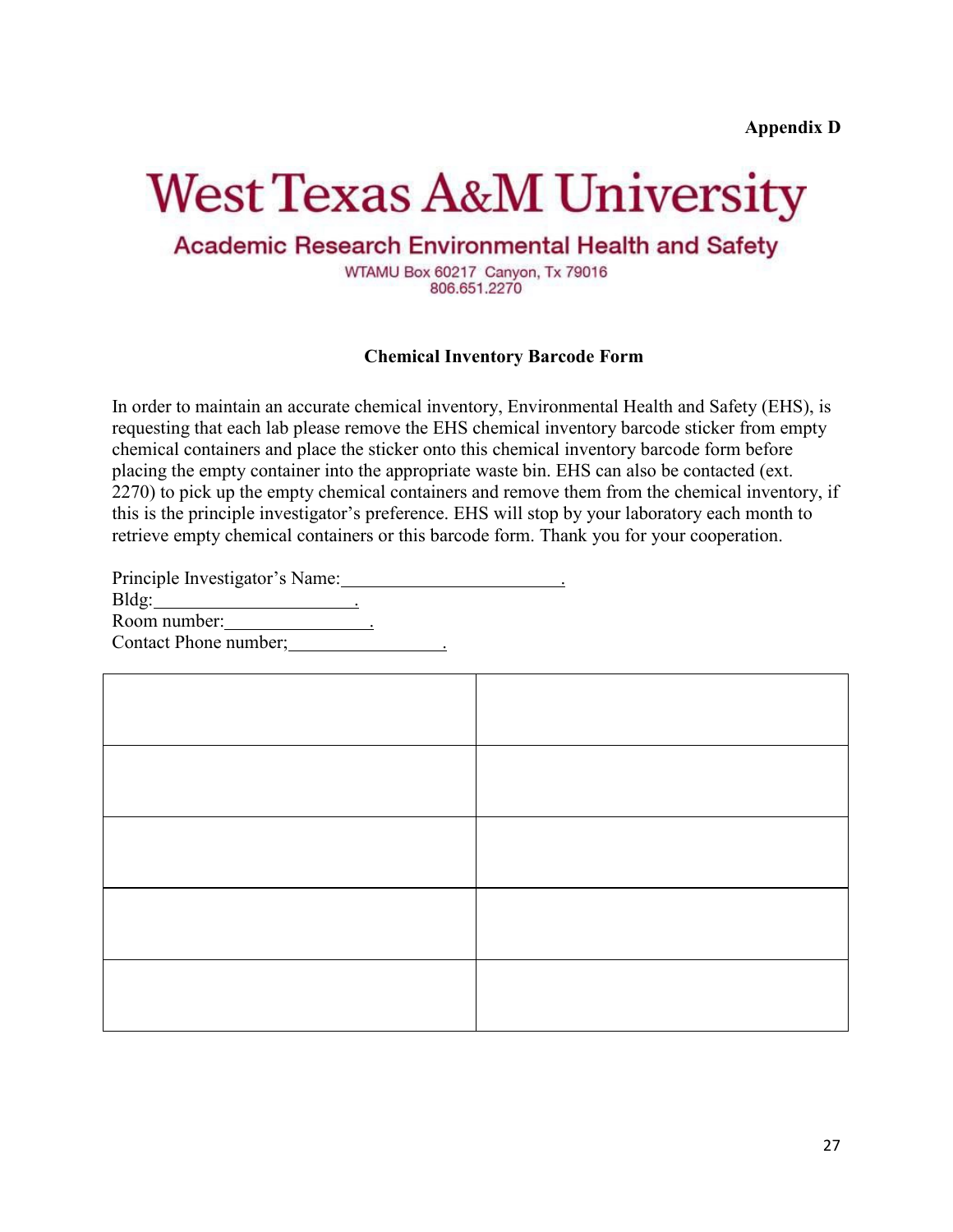**Appendix E**

# <span id="page-27-0"></span>**West Texas A&M University**

**Academic Research Environmental Health and Safety** 

WTAMU Box 60217 Canyon, Tx 79016 806.651.2270

# **Non Hazardous Expired Chemical Exemption Request**

<span id="page-27-1"></span>This request form is intended to help the principle investigator keep expired non-hazardous chemicals for an extended period of time in their laboratory. Expiration dates are placed on chemical containers for one of three reasons: 1.) Safety/Hazard – some chemicals, e.g., peroxide formers, become unstable with age and, thus, an expiration date is assigned by the manufacturer becomes critical to safely managing these materials in storage. Note: Expiration dates can also be assigned by the User as related to when the container was first opened as is the case for organic peroxides. 2.) Quality Assurance/QA – manufacturers will assign expiration dates as a part of a QA program to ensure that the product performs as designed, i.e., "within spec's". 3.) Combination – the manufacturer assigned expiration date may cover both of the above examples.

Based on the information above, I am requesting Environmental Health and Safety (EHS), to accept this request to allow the following non-hazardous chemical to stay in my laboratory until it has been used or for an extended period of time in which I deem is appropriate to remove from my laboratory. The date I request to remove from the non-hazardous chemical from my laboratory is listed below.

| <b>Building</b> | Roo<br>m<br>No. | <b>Chemical Name</b> | <b>Physical</b><br>State S,<br>⊥, | Containe<br>r Size | Barcode No. | Date to remove<br>chemical from<br>laboratory |
|-----------------|-----------------|----------------------|-----------------------------------|--------------------|-------------|-----------------------------------------------|
|                 |                 |                      |                                   |                    |             |                                               |

Justification needed for exemption:

I understand and take full responsibility for using an expired non-hazardous chemical, which may affect the outcome of my research. I also understand all (hazardous/non-hazardous) chemicals must be current when conducting any research involving vertebrate animals.